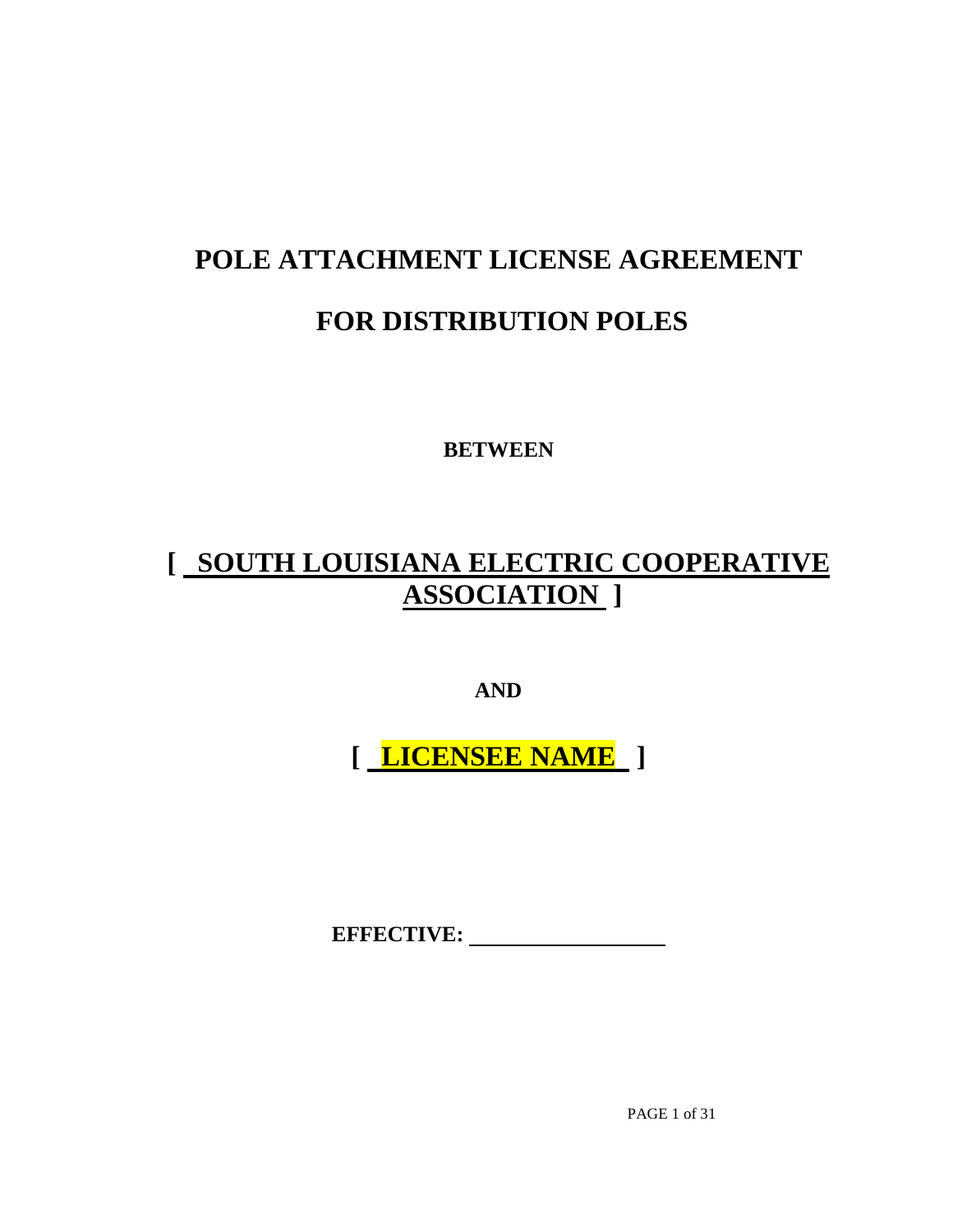#### **TABLE OF CONTENTS**

| ARTICLE 7 - MAINTENANCE OF POLES AND ATTACHMENTS  10          |  |
|---------------------------------------------------------------|--|
|                                                               |  |
|                                                               |  |
|                                                               |  |
|                                                               |  |
|                                                               |  |
|                                                               |  |
|                                                               |  |
|                                                               |  |
|                                                               |  |
|                                                               |  |
|                                                               |  |
| ARTICLE 19 - RESOLUTION OF DISPUTES REGARDING ENGINEERING AND |  |
|                                                               |  |
|                                                               |  |
|                                                               |  |
|                                                               |  |
|                                                               |  |
|                                                               |  |
|                                                               |  |
|                                                               |  |
| APPENDIX R - SLECA RULES AND PRACTICES FOR ATTACHMENTS 30     |  |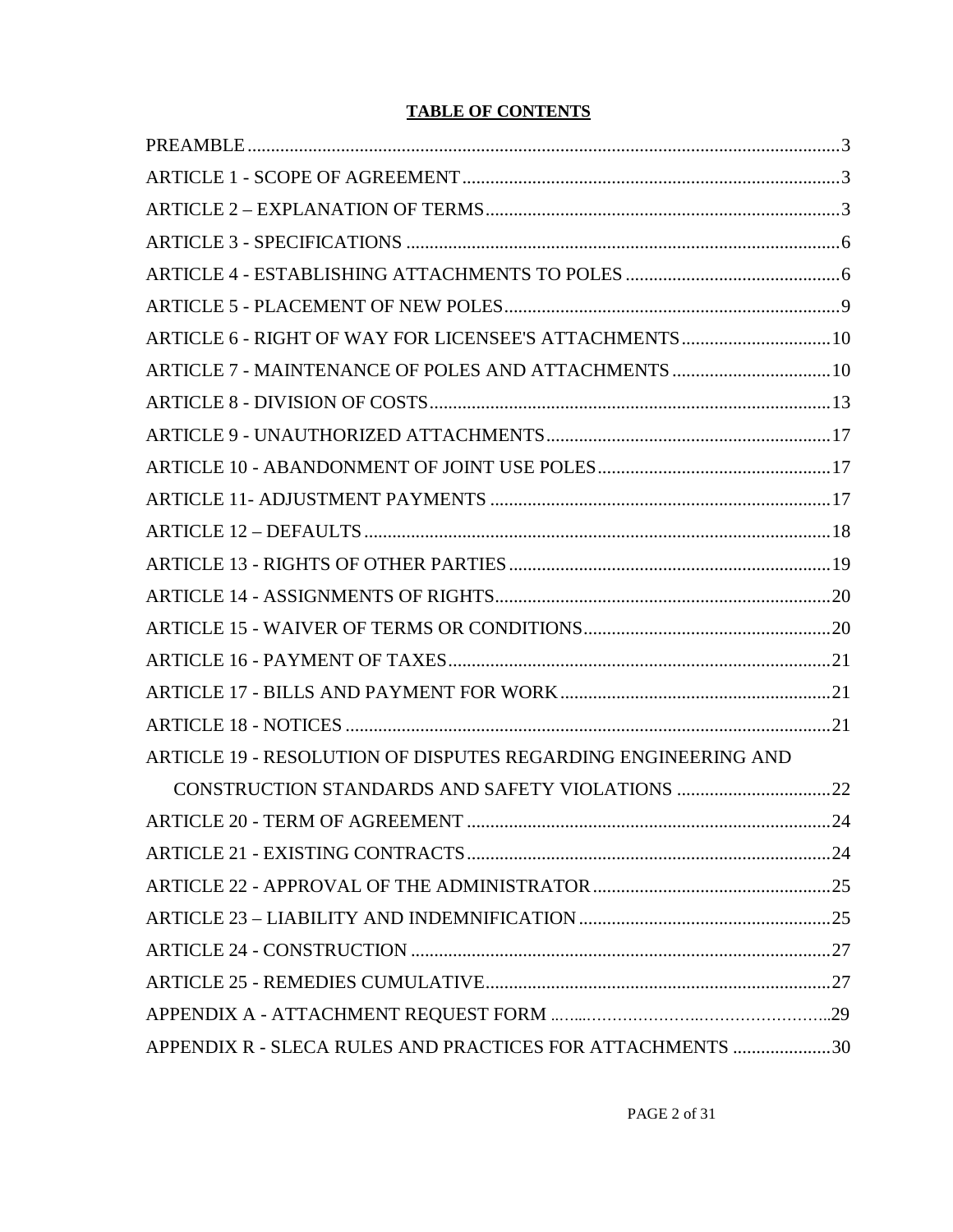#### POLE ATTACHMENT LICENSE AGREEMENT FOR DISTRIBUTION POLES

#### **PREAMBLE**

<span id="page-2-0"></span>[ *South Louisiana Electric Cooperative Association* ], a corporation organized under the laws of the State of Louisiana, (hereinafter called "SLECA"), and [*Licensee Name* ],, a corporation organized under the laws of the State of  $\boxed{\phantom{a} \phantom{a}}$  (hereinafter called the "Licensee"), desiring to cooperate in the joint use of SLECA's poles, erected or to be erected within the areas in which both parties render service in the State of Louisiana whenever and wherever such use shall, in the estimation of both parties, be compatible with their respective needs and consistent with the terms of this Agreement, do hereby, in consideration of the premises and the mutual covenants herein contained, covenant and agree for themselves and their respective successors and assigns as follows, effective ("Effective Date"):

#### <span id="page-2-1"></span>**ARTICLE 1 - SCOPE OF AGREEMENT**

- A. This Agreement shall be in effect in the areas in which both of the parties render service in the State of Louisiana, and shall cover all distribution poles now existing or hereafter erected in the above territories when said poles are brought under this Agreement in accordance with the procedure hereinafter provided.
- B. SLECA reserves the right for good cause to exclude from joint use any of its facilities for reasons of safety, reliability, capacity, generally applicable engineering standards, or any uncured Licensee Default for which the Licensee has been noticed as provided for in Article 12, Defaults. SLECA may also exclude from joint use any of its facilities that occupy rights-of-way or easements for which Licensee is unable to obtain easements, rights of way or other necessary privileges.

#### <span id="page-2-2"></span>**ARTICLE 2 – EXPLANATION OF TERMS**

For the purpose of this Agreement, the following terms shall have the following meanings:

- 1. "Actual Inventory" is defined in Article 11.A, Adjustment Payments.
- 2. "Adjustment Payment" is the annual rental rate paid by the Licensee to SLECA for Attachments to Poles as provided for in Article 11, Adjustment Payments, of this Agreement.
- 3. "Application" is the process used by the Licensee to receive SLECA's permission to install initial facilities to SLECA's poles and to add additional facilities, including Over-lashing of existing facilities, to modify mechanical loading of SLECA's poles, or to otherwise alter the clearances of and/or separation between facilities attached to or in between SLECA's poles. The form used for the Application process is identified as Appendix A and is included as a part of this Agreement.
- 4. "Attachment" is any wire, line or apparatus attached to a Pole owned by SLECA, including, but not limited to, cables, service drops, power supplies, amplifiers, pedestals, bonding wires, Over-Lashings (defined below), guy wires and anchors that are required to support unbalanced loads. A single Attachment includes the vertical space consisting of a total of twelve inches (12") either above or below (but not both) the bolted Attachment. Any apparatus or facilities, except cable risers, pedestals, bonding wires and power supplies associated with other aerial Attachments, located fully or partly outside this vertical space shall constitute an additional Attachment or Attachments. Each thru-bolt type Attachment where the Pole is drilled and bolted to support cable and messenger will count as a separate Attachment without respect to separation from an additional Attachment. Where only one bolted Attachment is affixed to SLECA's Pole, and Service Wires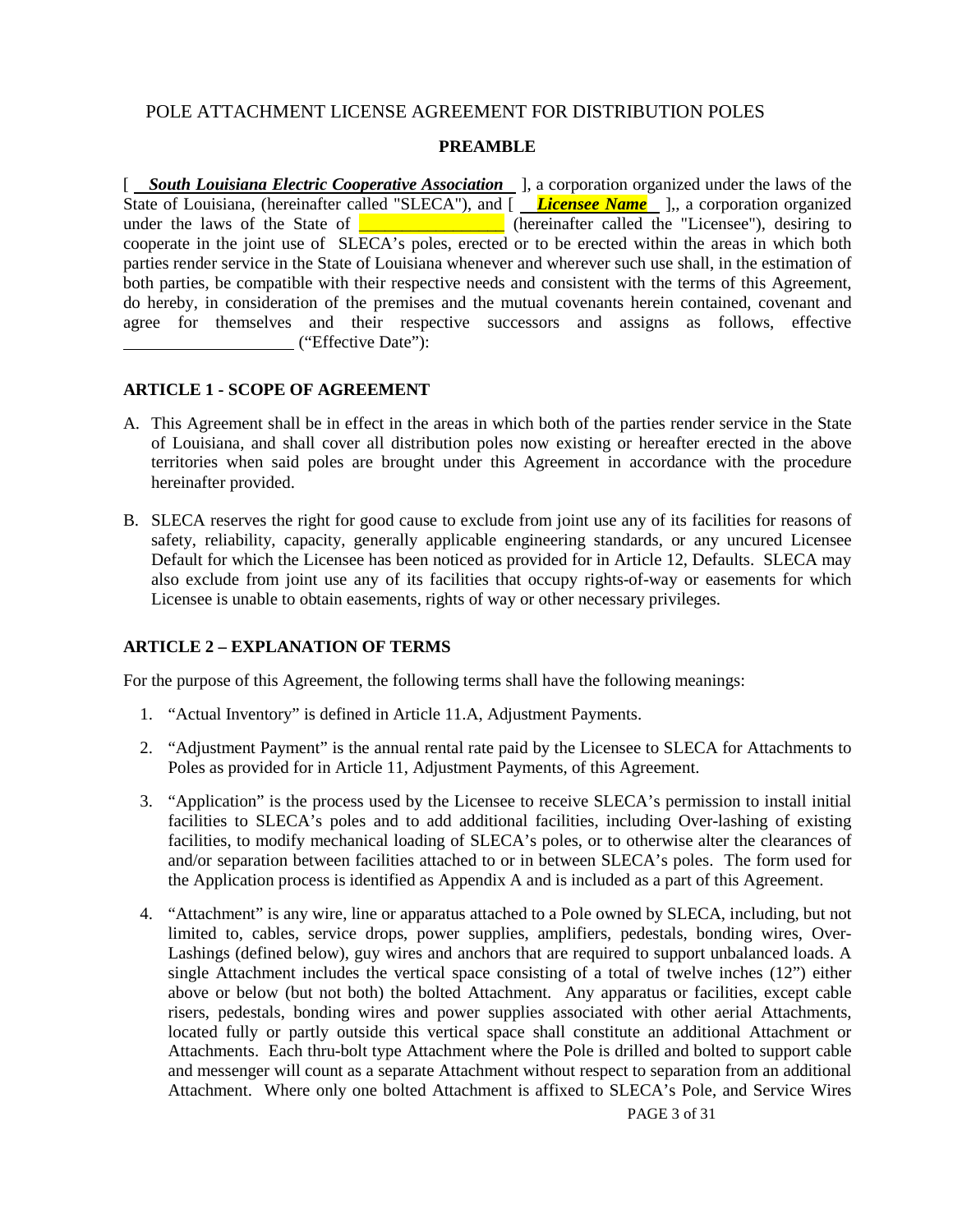installed on "J-hooks" are located within a space consisting of a total of twelve inches (12") either above or below (but not both) of the bolted Attachment, such locations shall be counted as a single **Attachment** 

- 5. "Contact Person" is defined in Article 18.A and 18B, Notices.
- 6. "Cost in Place" is the cost of the bare pole, labor to install the pole and associated overheads, including engineering.
- 7. "Effective Date" is defined in the Preamble.
- 8. "SLECA" is defined in the Preamble.
- 9. "SLECA Actual Costs" is defined as all costs, including, but not limited to, the costs of materials, labor, engineering, supervision, overheads, transportation, contractors fees when used in lieu of SLECA labor, and tree trimming costs. SLECA Actual Costs shall be verifiably comparable to the cost SLECA pays for similar work to its own facilities. Engineering includes design, proper conductor spacing and bonding, calculations to determine proper ground clearances and pole down guy and anchor strength requirements for horizontal and transverse loading, and compliance with all applicable requirements.
- 10. "SLECA Rules and Practices for Attachments" means the general plan established for the orderly use of Poles by SLECA and multiple parties and is attached to this Agreement as Appendix R.
- 11. "Initial Inventory" is an inventory of Licensee's Attachments completed within one (1) year of the Effective Date of this Agreement, which will confirm the total number of Licensee's Attachments, a summary of obvious non-conforming Attachments and any pending Licensee Transfers to SLECA poles.
- 12. "Initial Safety Inspection" is a survey of the Licensees Attachments to SLECA poles to identify and remediate non-conforming Attachments (*e.g.* NESC violations) on SLECA poles.
- 13. "Joint Pole" is a pole for which joint use is established or continued pursuant to the terms of this Agreement.
- 14. "Joint User" is a person or entity that is currently occupying or reserving space on SLECA's Poles, and may attach to a Pole or anchor owned by SLECA in return for granting SLECA equivalent rights of Attachment or occupancy to poles and/or anchors, which the Joint User owns.
- 15. "Licensee" is the party having the right under this Agreement to make and maintain Attachments on a SLECA Joint Pole and defined in the Preamble.
- 16. "Licensee Transfer Date" is defined in Article 7.F, Maintenance of Poles and Attachments.
- 17. "Make-ready" is all work necessary or appropriate to make space for or otherwise accommodate new, additional or changed Attachments, including, but not limited to, necessary or appropriate Rearrangements, removal and replacement of the pole, Transfers and other work incident thereto.
- 18. "Make Ready Costs" means all costs necessary for SLECA, and other existing parties on the pole, to prepare its Poles for Licensee's new, additional or modified Attachments, including, but not limited to, the costs of materials, labor, engineering, supervision, overheads, and tree trimming costs. Engineering includes design, proper conductor spacing and bonding, calculations to determine proper ground clearances and pole down guy and anchor strength requirements for horizontal and transverse loading, and compliance with all applicable requirements. Also included among Make Ready Costs are the costs of installing or changing out primary Poles, secondary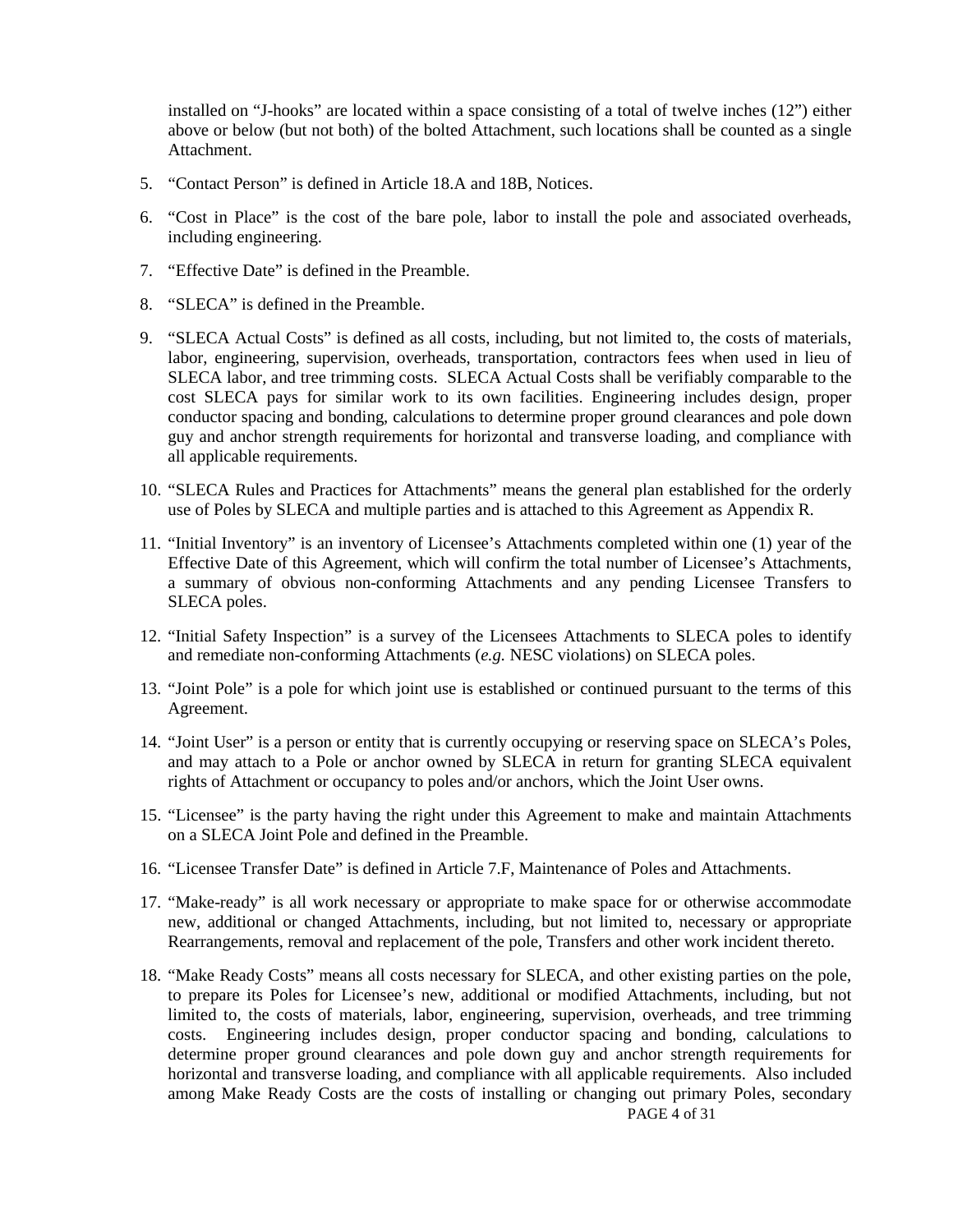Poles and Drop/Lift Poles, including the cost of installation and/or removal of guys, anchors, stub poles, materials and equipment, temporary construction and all other construction in accordance with the technical requirements and specifications as outlined in this Agreement. SLECA Make Ready Costs shall be verifiably comparable to the cost SLECA pays for similar Make-ready work to its own facilities. Make Ready Costs do not include any costs associated with correcting existing violations of SLECA, or others attached to SLECA's Pole, at the time Licensee submits an Application.

- 19. "Make Ready Estimate" means the estimate prepared by SLECA for all Make Ready Work that may be required by SLECA to accommodate Attachment/Attachments by Licensee.
- 20. "Make Ready Work" means all work required by SLECA to accommodate Attachment/Attachments by Licensee.
- 21. "NESC" is defined in Article 3, Specifications.
- 22. "Non-guyed Service Drop" is a Service Drop that requires no guys under standard industry design practices or the applicable specifications of Article 3, Specifications. (If, atypically, a wire used to connect to a customer's location were to require guying under the Licensee's design standards or the applicable specifications of Article 3, Specifications, then it would not be treated as a Nonguyed Service Drop under this Agreement but would be treated as a cable.) Non-guyed Service Drops are subject to all provisions of this Agreement, including rental and the provisions of Article 3, Specifications, but Non-guyed Service Drops are not subject to the permit application process set forth at Article 4.B, Establishing Attachments to Poles. Licensee must provide a summary, at least quarterly, of all Non-guyed Service Drops added or removed to/from SLECA's poles so that SLECA may adjust the billing records for Licensee's joint use Attachments. As an alternative to quarterly reporting, Licensee may use a "Specified Percentage" to annually increase the number of service wire Attachments.
- 23. "Old Attachment Agreement" is defined in Article 21, Existing Contracts.
- 24. "Outside Party" is defined in Article 13.A, Rights of Other Parties.
- 25. "Over-Lashing" means affixing an additional cable or wire owned and operated by Licensee to a cable or wire owned and operated by Licensee already attached to a Pole. Any proposed Over-Lashing by Licensee is subject to the Application process as well as other applicable provisions of this Agreement. Notwithstanding the above, Licensee's Over-Lashing shall not be subject to a separate annual Attachment rental fee. Licensee shall not allow third party Over-Lashing without SLECA's prior approval.
- 26. "Pole" or "Distribution Pole" is a wooden, concrete, composite or steel structure owned by SLECA, and normally used by SLECA, to support distribution lines and related facilities of SLECA, including drop and lift Poles. In the event SLECA installs a Pole larger than is initially required for SLECA's and Licensee's use in anticipation of SLECA's future requirements or additions, the additional space provided by SLECA shall be reserved for SLECA's sole use.
- 27. "Pole Attachment Rental Fee" means the annual amount per Attachment that Licensee must pay to SLECA pursuant to this Agreement in order to affix each Attachment to SLECA's Poles.
- 28. "Rearrangement" is the moving of Attachments from one position to another on the same Pole.
- 29. "Referee" is defined in Article 19.B, Resolution of Certain Disputes.
- 30. "Specified Percentage" is defined in Article 11.B, Adjustment Payments.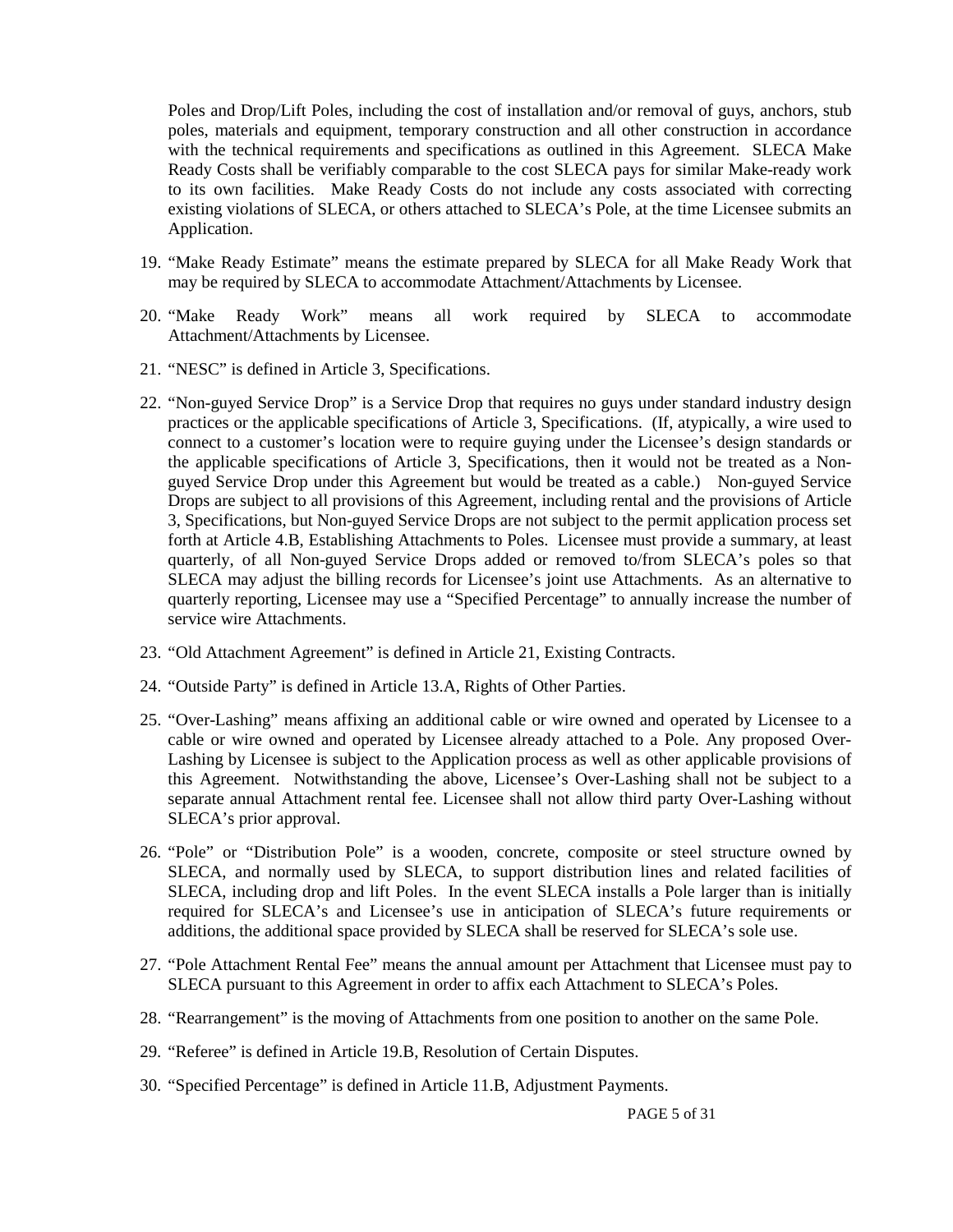- 31. "Transfer" is the removal of Attachments from one Pole and the placement of them or substantially identical Attachments upon another.
- 32. "Unauthorized Attachment" means any affixation of any Licensee Attachment of any nature to any property of SLECA, including Distribution Poles, which has not been previously authorized by SLECA or authorized as required by this Agreement. Unauthorized Attachment may include, without limitation, any Attachment affixed to SLECA's Poles without permission from SLECA as provided for in Article 9, Unauthorized Attachments, of this Agreement. Over-lashing of existing facilities without an approved Appendix A from SLECA shall also be considered an Unauthorized Attachment.
- 33. "Unauthorized Attachment Fee" means the fee to be paid by Licensee for each Unauthorized Attachment.

#### <span id="page-5-0"></span>**ARTICLE 3 - SPECIFICATIONS**

Except as otherwise provided in Article 7.I, Maintenance of Poles and Attachments, referring to construction that has not yet been brought into conformity with the specifications mentioned herein, the use of the Poles covered by this Agreement shall at all times be in conformity with all applicable (1) RUS Standards as they apply to Licensee's Attachments; and subsequent revisions thereof (2) requirements of the National Electrical Safety Code and subsequent revisions thereof ("NESC"); (3) the Specifications found in Appendix R which is incorporated into and made a part of this Agreement and subsequent revisions thereof, (4) The Bellcore Manual of Construction Procedures (Blue Book) and subsequent revisions thereof, (5) the Society of Cable Television Engineer's (SCTE) Recommended Practices for Coaxial Cable Construction and Testing and subsequent revisions thereof, (6) the SCTE Recommended Practices for Optical Fiber Cable Construction and subsequent revisions thereof, and (7) the lawful requirements of public authorities. Where there is a disagreement between the above referenced Specifications, the more stringent shall apply. It is understood by both parties that the requirements of the NESC are minimum requirements. Certain requirements of SLECA that exceed or supplement the NESC are identified in Appendix R to this Agreement. Modifications of, additions to, or construction practices supplementing wholly or in part the requirements of the NESC and Appendix R, shall, when accepted in writing by both parties hereto through their agents authorized to approve such changes, likewise govern the joint use of Poles, which acceptance shall not be unreasonably withheld.

#### <span id="page-5-1"></span>**ARTICLE 4 - ESTABLISHING ATTACHMENTS TO POLES**

A. Before Licensee shall make use of SLECA Poles under this Agreement, including Over-lashing, it shall comply with the requirements set forth herein. Appendix A shall be sent either (i) by electronic mail with electronic mail "read" receipt obtained, or (ii) by being deposited in the United States mail with proper postage and properly addressed to the person receiving the Appendix A. When transmittal is by US mail, the Licensee will also send an electronic mail message, return receipt requested, to SLECA as notice that the permit information is being carried by the US mail, and to notify SLECA of the impending fifteen (15) business day interval to respond to Licensee's permit. This is to prevent disputes regarding the fulfillment of the fifteen (15) business day interval below, and to avoid imposition of the "Unauthorized Attachment Fee."

#### B. APPENDIX A PROCEDURE

1. Except in connection with (i) the placement of Non-Guyed Service Drops; (ii) Pole Transfers; (iii) or power supplies, amplifiers or risers; Licensee must submit to SLECA an Appendix A for any Licensee construction on SLECA Poles (including reconstruction of existing Pole lines, road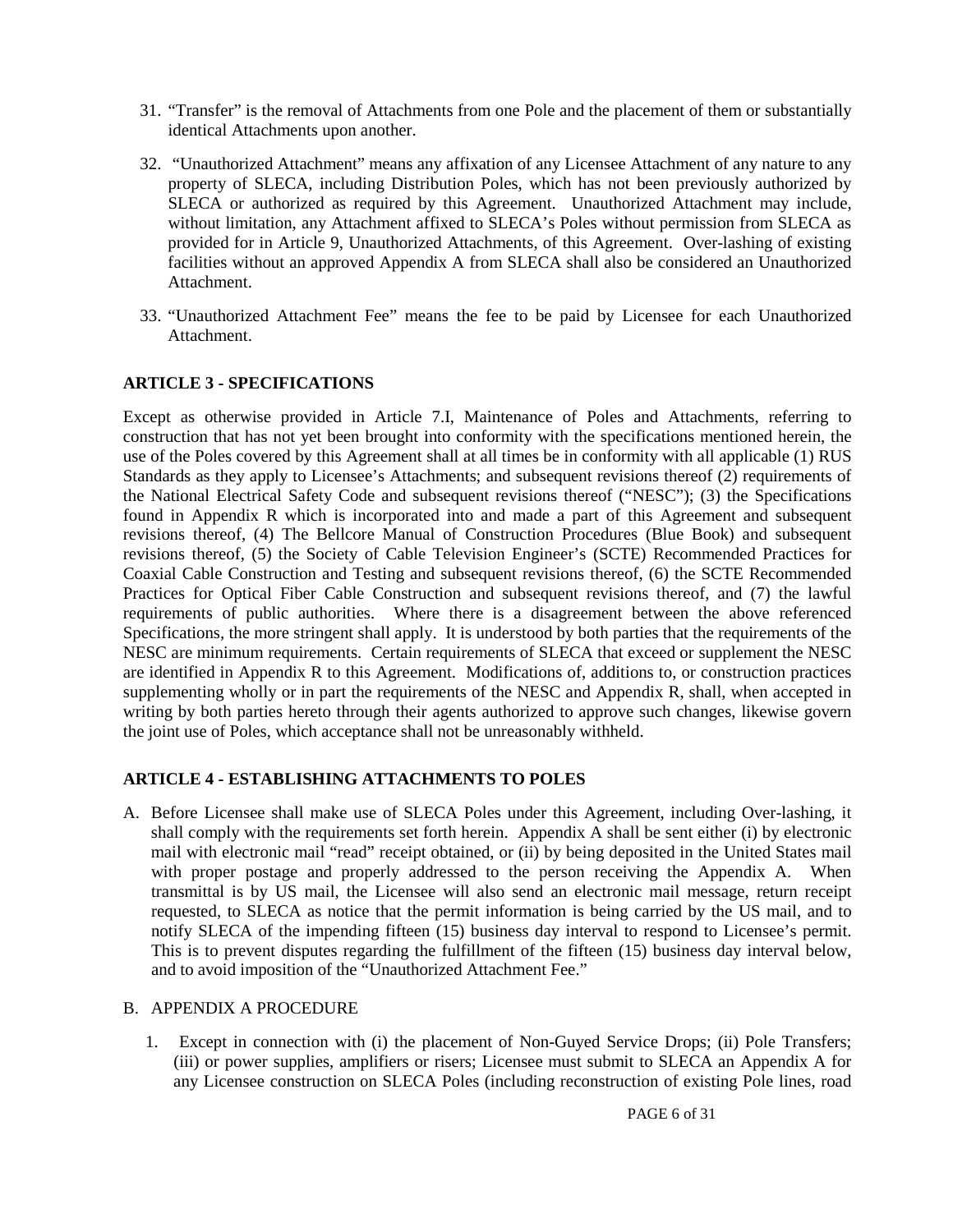improvement projects requiring the placement of new poles and the Over-lashing of Licensee's cables) in association with the placement of new Licensee Attachments, Over-lashing existing Attachments, or removal of existing Licensee Attachment on SLECA Poles. *(The intent of this procedure is for Licensee to provide notice to SLECA for any Licensee construction resulting in a change in mechanical pole loading on SLECA Poles due to Licensee's Attachments and also notice for the addition or removal of Licensee Attachments for tracking of the total number of Licensee Attachments.)*

- 2. Licensee shall submit a completed Application on the form, attached hereto and identified as Appendix A or such other form as may be mutually agreed upon, specifying fully, to the extent applicable, the information shown on Appendix A.
	- a. *Application Fee* Except as to (1) installation of new SLECA Poles where none currently exist, as provided for in Article 5. A., Placement of New Poles, and (2) road widening projects, each "Appendix A" submitted by Licensee, shall be accompanied with a check in the amount of fifty dollars (\$50) for SLECA to process and log the Application. No Appendix A form shall include more than 50 poles unless prior permission is obtained from SLECA. Failure to include payment of the fees when submitting the Appendix A will result, at SLECA's option, in the returning of the Appendix A to Licensee unapproved or holding the Appendix A until payment is received. Appendix A's solely for the removal of Licensee's Attachments are not subject to the Application fee. With respect to (1) road widening projects and (2) installation of new SLECA Poles where none currently exist, Licensee shall be required to submit an Appendix A, as provided for in other sections of this Agreement, but Application fees shall not apply. Licensee shall be allowed to establish an "escrow account" with SLECA for the Application fees provided for herein. Licensee shall maintain the "escrow account" at a level that is mutually agreed to by both Parties, but not to exceed an amount equivalent to six (6) months forecasted permit activity.
	- b. *Inspection Fee* Licensee shall reimburse SLECA the Actual Costs, except in the case of Transfers for road improvement projects and SLECA's installation of new Poles where none currently exist, including all labor, materials, transportation, normal overheads, and appropriate and reasonable other costs incurred by SLECA in performing necessary field inspections and preparation of an estimate of the Make Ready Costs of each Pole covered in the Appendix A. SLECA will provide, as a deliverable for the above inspection fees, a Pole inspection report with appropriate data as the Parties may agree upon. Licensee shall reimburse SLECA for such costs within forty-five (45) days of receipt of the invoice from SLECA.
- 3. Within fifteen (15) business days after the receipt of such completed Application (or ten (10) business days if the only work being done by Licensee on the Appendix A is Over-lashing and no SLECA Make-ready is required) SLECA shall notify the Licensee in writing whether the Application is approved or rejected, and if Make-Ready construction by SLECA is required, an estimate for such costs. If so approved or if not rejected within the fifteen (15) business day period the Application will be considered approved and the Licensee shall have the right to place Attachments on such Pole(s) as provided in this Agreement. If SLECA rejects the Application in whole or in part, SLECA will specify the reason(s). The Application shall be rejected only for good cause, as provided for in Article 1, Scope of Agreement.
- 4. The Make Ready Estimate shall offer sufficient detail so that Licensee can readily identify the components of the proposed Make Ready Work and shall reflect costs that are verifiably comparable with SLECA Actual Costs. The Licensee may request clarification on the Make Ready Cost before requesting SLECA to commence Make Ready Work. SLECA's total charges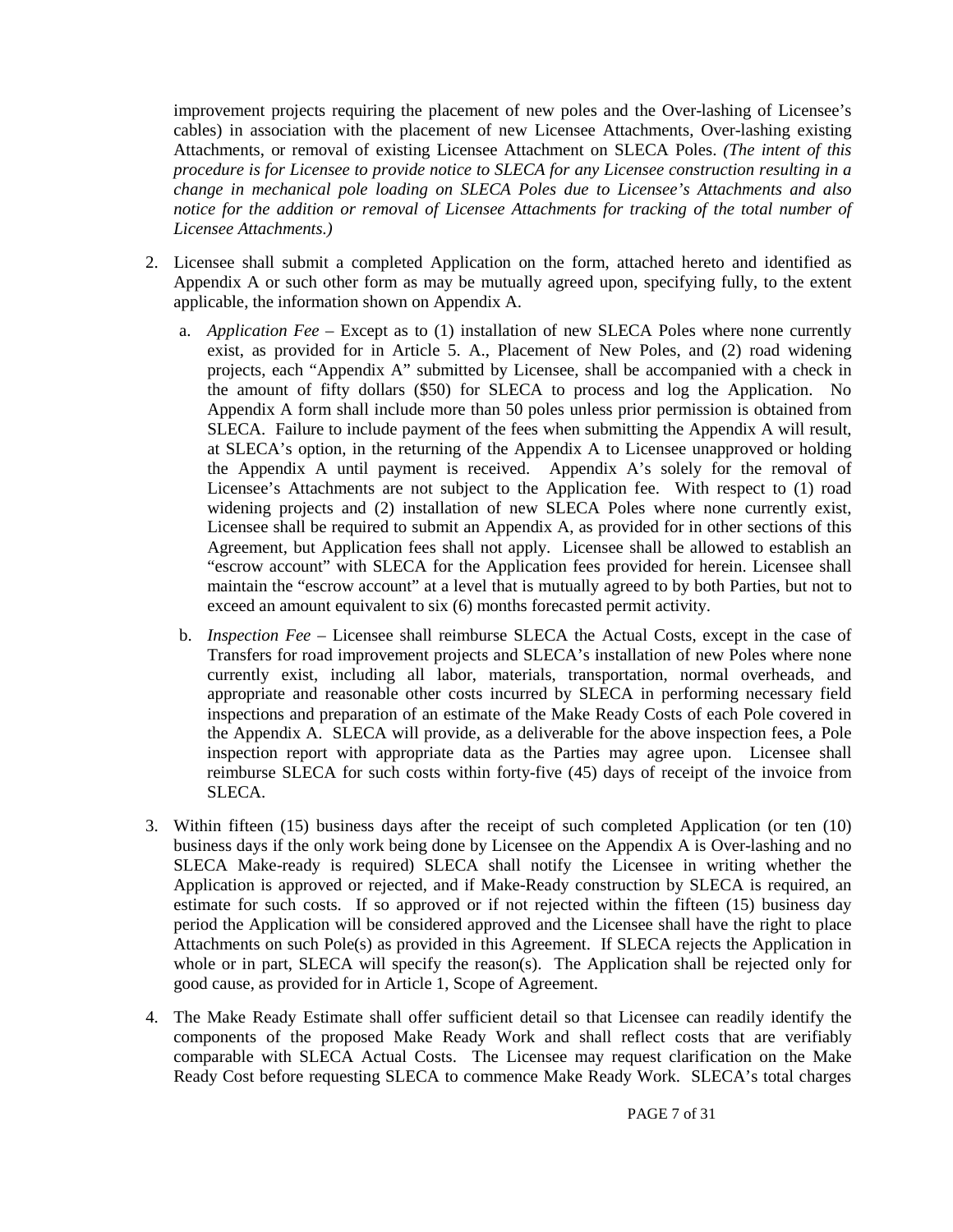shall not exceed 120% of the estimate and otherwise shall be consistent with Article 8G, unless such additional costs are caused by changes in Licensee's plans from the original permit.

- 5. SLECA shall normally commence Make Ready Work within twenty (20) business days of receipt of Licensee's written acceptance of the Make Ready Estimate and shall complete the Make Ready Work consistent with its standard work order process. Licensee may request expedited handling of SLECA's work, and Licensee shall be responsible for the additional Actual Costs incurred by SLECA for such expedited processing. To the extent it has the authority to do so, SLECA shall cause all other Licensees or Joint Users to similarly expedite the completion of all Make Ready Work. SLECA shall use its best efforts to complete all Make Ready Work within sixty (60) business days of receipt of Licensee's written acceptance of the Make Ready Estimate for the Make Ready Work. Licensee shall make payment for SLECA's Make-Ready Work within fortyfive (45) days of the written acceptance.
- 6. Upon receipt of notice by Licensee from SLECA that the Application has been approved or in the absence of rejection of the Application within fifteen (15) business days from the receipt of the completed Application, and after the completion of any Transferring or rearranging which is required to permit the attaching of the Licensee's Attachments on such Poles, including any necessary Pole replacements, the Licensee shall have the right hereunder to place such Attachments on such Poles in accordance with the terms of the application and of this Agreement (including Article 3, Specifications). SLECA's approval of an Appendix A Application shall be valid for one-hundred twenty (120) days. If the Licensee fails to (1) accept and make payment of Make Ready Costs (if any) within one-hundred twenty (120) days of SLECA's acceptance or (2) initiate construction within one (1) calendar year, SLECA may, in its sole discretion, deem the terms and conditions outlined in the Appendix A null and void, and require the submission of another Appendix A on the part of the Licensee, along with engineering fees necessary to reimburse SLECA for revised engineering and cost estimates. The Licensee must insure that its new facilities can be constructed and maintained in accordance with Article 3, Specifications, of this Agreement. Where field conditions preclude such compliance, Licensee shall notify SLECA prior to construction.
- C. An Appendix A that contains only removal of Attachments is not subject to any fees. Any Nonguyed Service Drop that is placed by the Licensee on a SLECA Pole shall be subject to all the terms and provisions of this Agreement, except as expressly provided in this Agreement. The placement of Non-Guyed Service Drops shall not alone create an absolute right to the space occupied by the Licensee.
- D. Licensee, without following the Appendix A procedure, may utilize vertical unused space below its Attachment as defined in Article 2, Explanation of Terms, for terminals, risers, power supplies or other vertical Attachments if the existing Attachment on such Pole is authorized, such use does not interfere with SLECA's operations or the operations of other Licensees or Joint Users presently attached to the Pole, and such use complies with the terms of this Agreement (including the provisions of Article 3, Specifications). Any such Attachment and Pole will be subject to all other provisions of this Agreement.
- E. Both Licensee and SLECA shall place, Transfer and rearrange its own Attachments, and shall place guys and anchors to sustain any unbalanced loads caused by its Attachments. On existing Poles, each party will perform any tree trimming or cutting necessary for their initial or additional Attachments. Anchors and guys shall be in place and in effect prior to the installation of Attachments and cables. Each party shall, with due diligence, attempt at all times to execute such work promptly and in such manner as not to interfere with the service of the other party.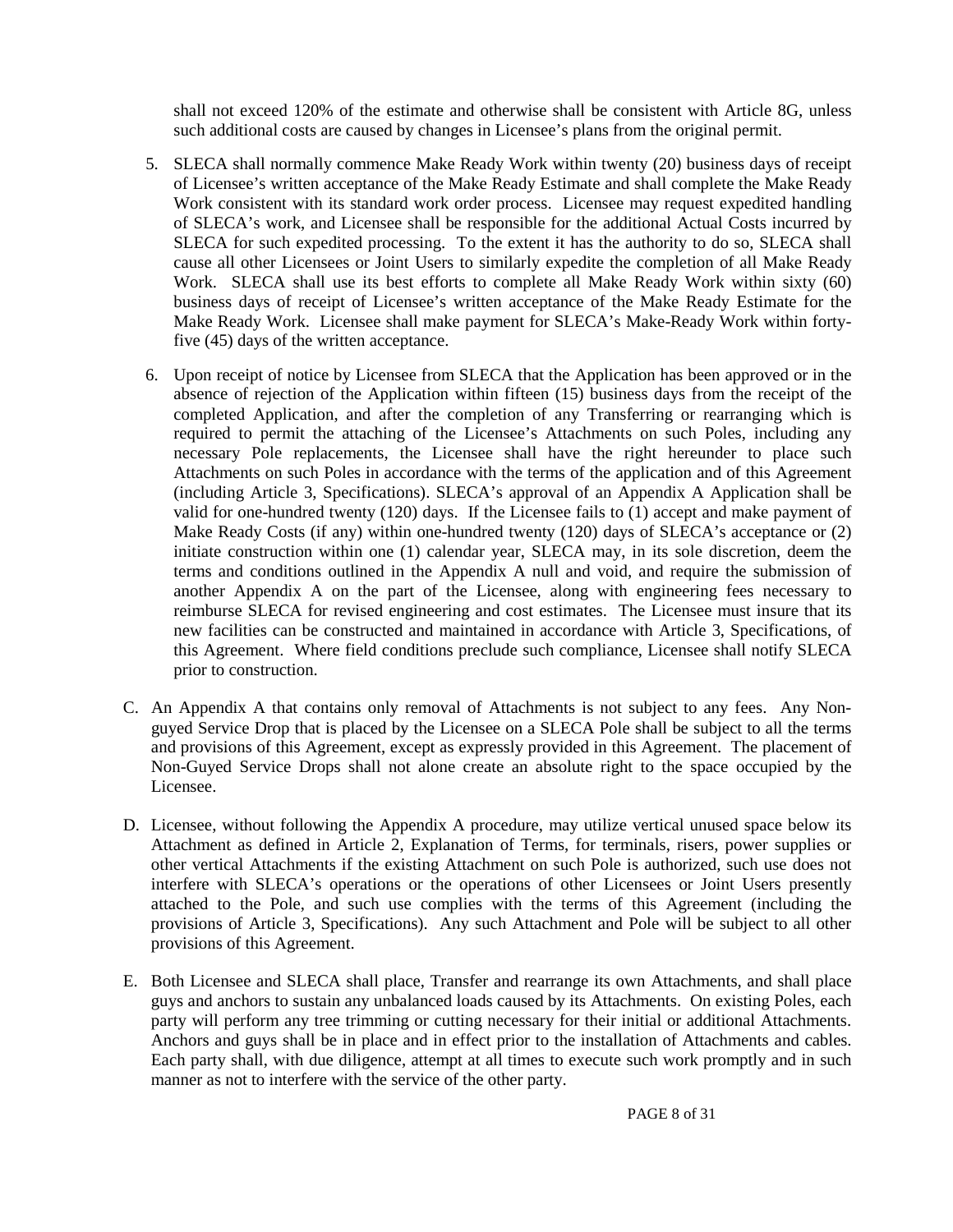- F. The cost of making Attachments on existing Poles as provided herein, including the making of any necessary Pole replacements, shall be borne by the parties hereto in the manner provided in Article 8, Division of Costs.
- G. Licensee's Attachment shall automatically be continued under the terms of this Agreement if any one of the following circumstances applies:
	- 1. Licensee's Attachment was licensed under the terms of a prior Pole Attachment agreement; or
	- 2. Licensee had Attachments on the Pole—either licensed or unlicensed—as of the Effective Date.
- H. This Agreement may be used by the Licensee to install "wireless" equipment facilities to SLECA Poles, so long as the equipment does not exceed Licensee's one-foot of space and does not interfere with the facilities of SLECA or other Licensees attached to SLECA's Poles.
- I. Except as provided for in Articles 12, Defaults, and 20, Term of Agreement, the Licensee shall have the right to Transfer its Attachments from an existing Pole to a new Pole installed as part of a road widening project and to continue joint use on such Pole. If the Licensee is materially breaching this Agreement or acting in bad faith or failing to cooperate or communicate as provided in this Agreement, SLECA may terminate the Licensee's rights under this Article 4.I, consistent with Article 12, Defaults. Furthermore, after any termination of the right to make Attachments to additional Poles, SLECA may terminate the Licensee's rights under this Article 4.I if three (3) or more Unauthorized Attachments (as defined in Article 9, Unauthorized Attachments) are found within any twelve (12) month period. SLECA may reinstate the Licensee's rights under this Article 4.I if SLECA deems it appropriate.

#### <span id="page-8-0"></span>**ARTICLE 5 - PLACEMENT OF NEW POLES**

- A. Whenever SLECA requires new Pole facilities within the Licensee's service territory for any reason, including an additional Pole line, an extension of an existing Pole line, or in connection with the reconstruction of an existing Pole line, it will normally notify Licensee to that effect in writing (verbal notice subsequently confirmed in writing may be given in cases of emergency) stating the proposed location and character of the new Poles and the character of circuits it intends to use thereon and indicating whether or not such Pole facilities will be, in the estimation of SLECA, suitable for Licensee's Attachment. In case of emergency, the Licensee will preliminarily respond verbally on an expedited basis that it does or does not want to seek to attach facilities to the new Poles and will generally describe its planned initial Attachments. Within a reasonable period (not to exceed fifteen (15) business days) after the receipt of such written notice, the Licensee will submit an Appendix A, as such may be required by Article 4, Establishing Attachments to Poles, above; however, Licensee shall not be subject to Application or inspection fees for such Appendix A. Should the Licensee fail to submit an Appendix A within fifteen (15) business days, and subsequently wishes to attach to new Pole facilities, Licensee must submit an Appendix A in accordance with Article 4, Establishing Attachments to Poles, including the payment of all applicable Application fees, inspection fees and Make Ready Costs.
- B. Each party shall place its own Attachments on the new Joint Poles and place guys and anchors prior to tensioning strand to sustain unbalanced loads caused by its Attachments. SLECA shall provide its normal initial right-of-way clearance on each side of the center line to the extent practicable, all rightof-way in excess of the normal swath to be borne by the party requiring the additional width. Each party shall, with due diligence, attempt to execute its work promptly and in such manner as not to interfere with the service of the other party.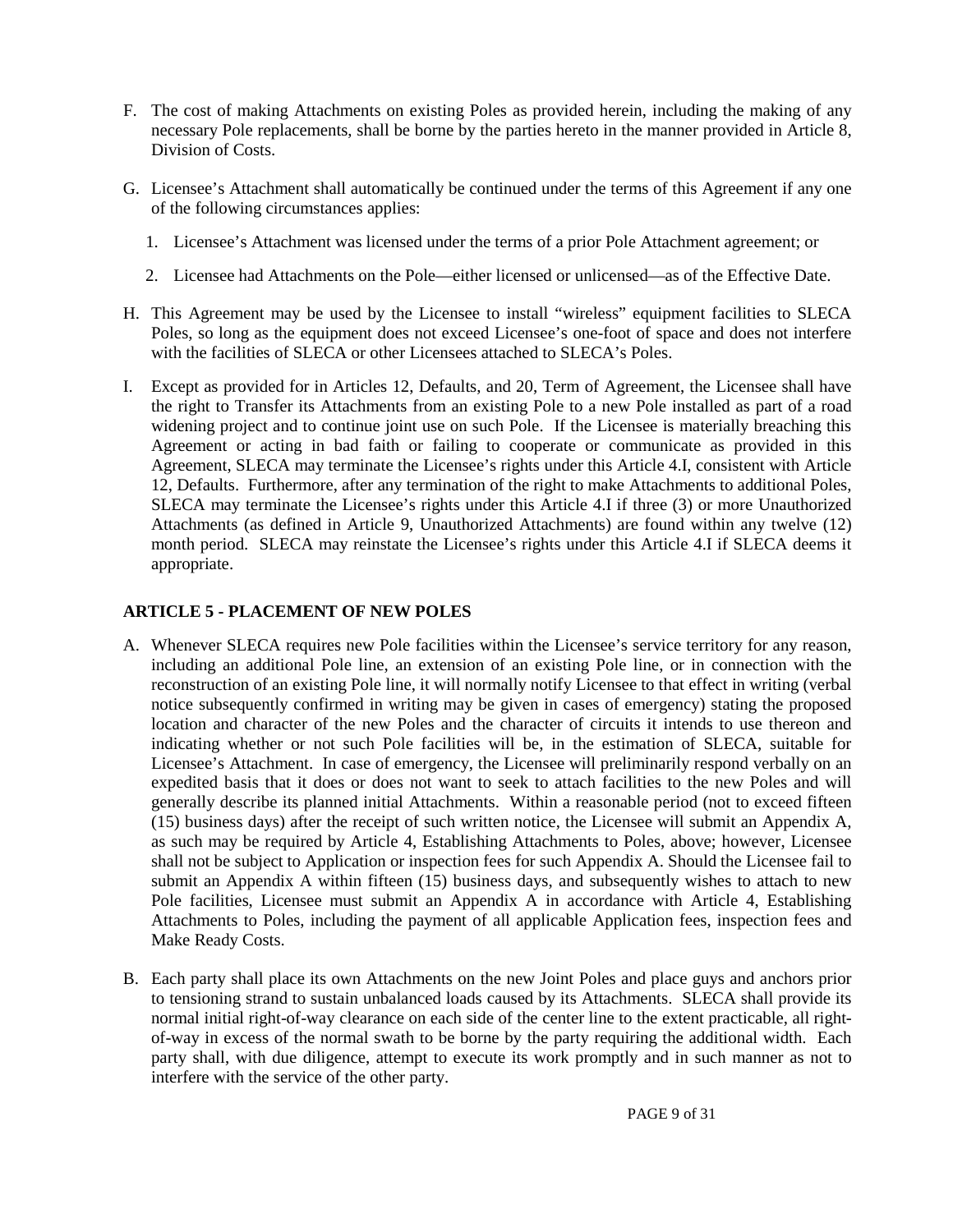#### <span id="page-9-0"></span>**ARTICLE 6 - RIGHT OF WAY FOR LICENSEE'S ATTACHMENTS**

While SLECA and Licensee will cooperate as far as may be practicable in obtaining rights-of-way for both parties on Joint Poles, SLECA does not warrant or assure to the Licensee any right-of-way privileges or easements on, over or across streets, alleys and public thoroughfares, and private or publicly owned property, and if the Licensee shall at any time be prevented from placing or maintaining its Attachments on SLECA's Poles, no liability on account thereof shall attach to the owner of the Poles.

#### <span id="page-9-1"></span>**ARTICLE 7 - MAINTENANCE OF POLES AND ATTACHMENTS**

- A. SLECA shall maintain all Joint Poles in a safe and serviceable condition and in accordance with the Specifications mentioned in Article 3, Specifications, and shall replace, reinforce or repair such of these Poles as become defective. Licensee acknowledges that Poles and related items carry hazardous voltages, deteriorate over time, and may contain various hazardous chemicals or properties. Licensee shall instruct and equip its personnel, including its employees, contractors and other agents, of the hazards associated with working on SLECA's Poles and Licensee will provide necessary training and equipment for its representatives to safely execute their work on SLECA's Poles. Licensee shall, prior to working on a Pole that contains non-compliant or unsafe conditions, promptly notify SLECA of any existing substandard condition (either physical, mechanical or electrical, etc.), that jeopardizes either the general public or workman safety and SLECA will cause the existing condition to be promptly corrected. Licensee's workmen will not subject themselves or others to an unsafe condition. Licensee shall become familiar with the terms of the appropriate material safety data sheet and comply with such terms and all directions contained therein or otherwise required by state and federal law regarding the maintenance, replacement, and/or disposal of the Pole. SLECA does not warrant, guarantee, or imply that any Pole abandoned by SLECA possesses sufficient mechanical strength as required by or for any use of Licensee.
- B. When replacing a Pole carrying terminals of aerial cable, underground connection, or transformer equipment, the new Pole shall be set in the same hole which the replaced Pole occupied, or immediately adjacent, and in a manner to facilitate Transfer of Attachments, unless special conditions make it desirable to set it in a different location. Replacement Poles where risers (dips) are installed should be set as close as possible to the existing Pole. SLECA will make reasonable effort to conduct a joint field review or otherwise coordinate with Licensee to determine the location of the proposed Pole. Reasonable effort will be made to coordinate locations of risers and Non-Guyed Service Drops with the locations of the power facilities serving the customer.
- C. Except during restoration efforts after natural disasters, such as hurricanes, ice storms, etc., whenever it is necessary to replace or relocate a Joint Pole, SLECA shall, before making such replacement or relocation give reasonable notice thereof in writing (except in case of emergency, when verbal notice will be given and subsequently confirmed in writing) to the Licensee, specifying in such notice the time of such proposed replacement or relocation and the Licensee shall at the time so specified Transfer its Attachments to the new or relocated Pole. On highway relocation projects, the schedule for Transfers shall be consistent with the "utility adjustment schedule" and any subsequent revisions.
	- 1. An alternate method of notification (as opposed to the above described written method of notification) may be used when mutually agreed upon by both parties. The electronic notification system of Pole Transfer request, provided by the National Joint Utilities Notification System ("NJUNS"), may be used as the notification required by this article. As a prerequisite for use of this system, both parties shall have and properly utilize the necessary electronic equipment and correct NJUNS member codes as provided by each party to the other and as required by NJUNS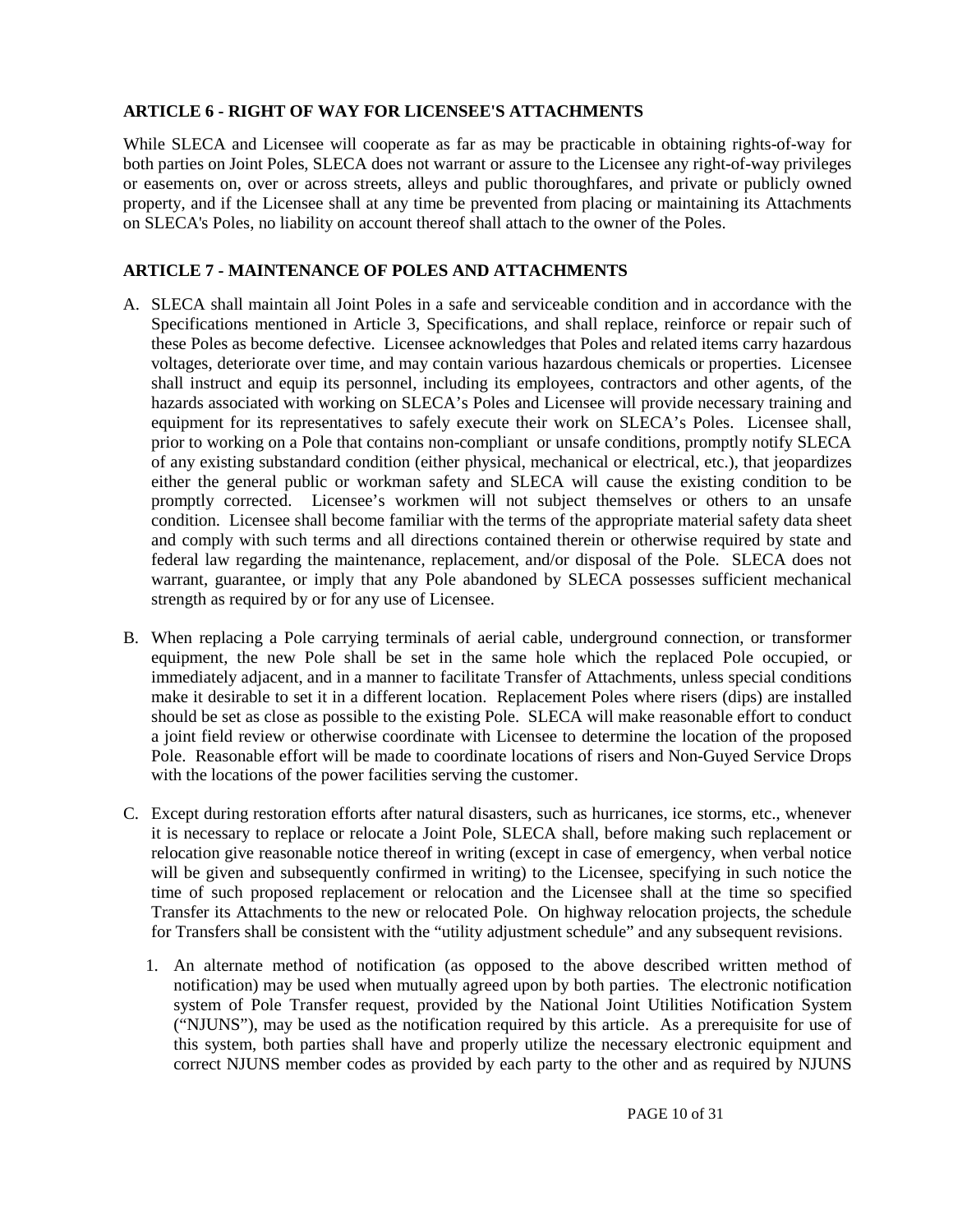for this system and mutually agree to its use as a substitute for the written notice of Transfers required under this Article 7, Section C.

- D. Transfer of Licensee's Attachments by SLECA In any case where it is mutually beneficial and agreeable by both parties, SLECA or its Contractors may Transfer the Attachments of the Licensee and the Licensee will reimburse SLECA such costs SLECA incurs in making such Transfers on behalf of the Licensee. When the Transfer can be accomplished concurrently with other work that SLECA is undertaking on the same Pole, the charges for such Transfers will be in accordance with pricing detailed in Article 7.D.4, or such other amounts as may be agreed to by the parties. SLECA will use due diligence and care in making such Transfers so as not to damage or cause a disruption in the services provided by the Licensee. However, except in cases of gross negligence or willful misconduct, SLECA shall not be liable for any damages or disruptions in service that may occur as a result of Transfers made in behalf of the Licensee.
	- 1. **Normally Scheduled Construction -** Approval for such Transfers made by SLECA on behalf of the Licensee during normally scheduled construction shall be obtained prior to making such Transfers and will be made on a project by project basis unless otherwise agreed upon.
	- 2. **Emergency Construction -** In such cases, in the judgment of SLECA, a Pole requires immediate replacement due to a dangerous condition or conditions, SLECA or its contractors will replace the Pole and may Transfer the Licensee's Attachments without prior permission. SLECA shall use reasonable care to avoid damage to Licensee's facilities and shall notify the Licensee of such Transfer after work is completed.
	- 3. **Facility Types To Be Transferred -** SLECA or its contractors will only Transfer Attachments which require a bolt, clamp, or "J" hook either installed through the Pole or otherwise attached. All service wire Attachments to a single "J" hook shall be Transferred at the rate stated below. The hardware on the old Pole will be used to attach to the new Pole. SLECA or its contractors shall not supply any additional material in making Transfers of Licensee's Attachments.
	- 4. **Pricing for Transfers -** When SLECA Transfers the Attachments of the Licensee in accordance with the above provisions, the price per Attachment Transferred will be as detailed below. The pricing for Transfers shall be effective with the execution of this Agreement and will continue for 2017. The costs in subsequent years shall be adjusted in accordance with the Handy Whitman Index, South Central Region, Account 364. Multiple Attachment Transfers on a Pole will be billed on a per Attachment basis, not on a per Pole basis.

Costs to Transfer Licensee's Attachments Concurrently with Other Work by SLECA

| <b>Duration</b>                        | Cable Attachments | Service Drop |
|----------------------------------------|-------------------|--------------|
| Contract start date to January 1, 2018 | \$50.00           | \$30.00      |

E. Should (i) SLECA elect not to Transfer Licensee's facilities under the above terms, and; (ii) Licensee fails to Transfer its Attachments to the new Joint Pole on the date specified for such Transfer of Attachments ("Licensee Transfer Date") and after all necessary third party and SLECA responsible Transfers have been accomplished, SLECA may elect to relinquish the ownership of the old Pole from which it has removed its Attachments and all other Licensees and Joint Users, with the giving of verbal notice to be subsequently followed in writing. If SLECA so elects, such old Pole shall, with the giving of ten (10) business days' notice as provided for above, at no cost to the Licensee, become the property of the Licensee, as is, and the Licensee shall save harmless SLECA from all obligations,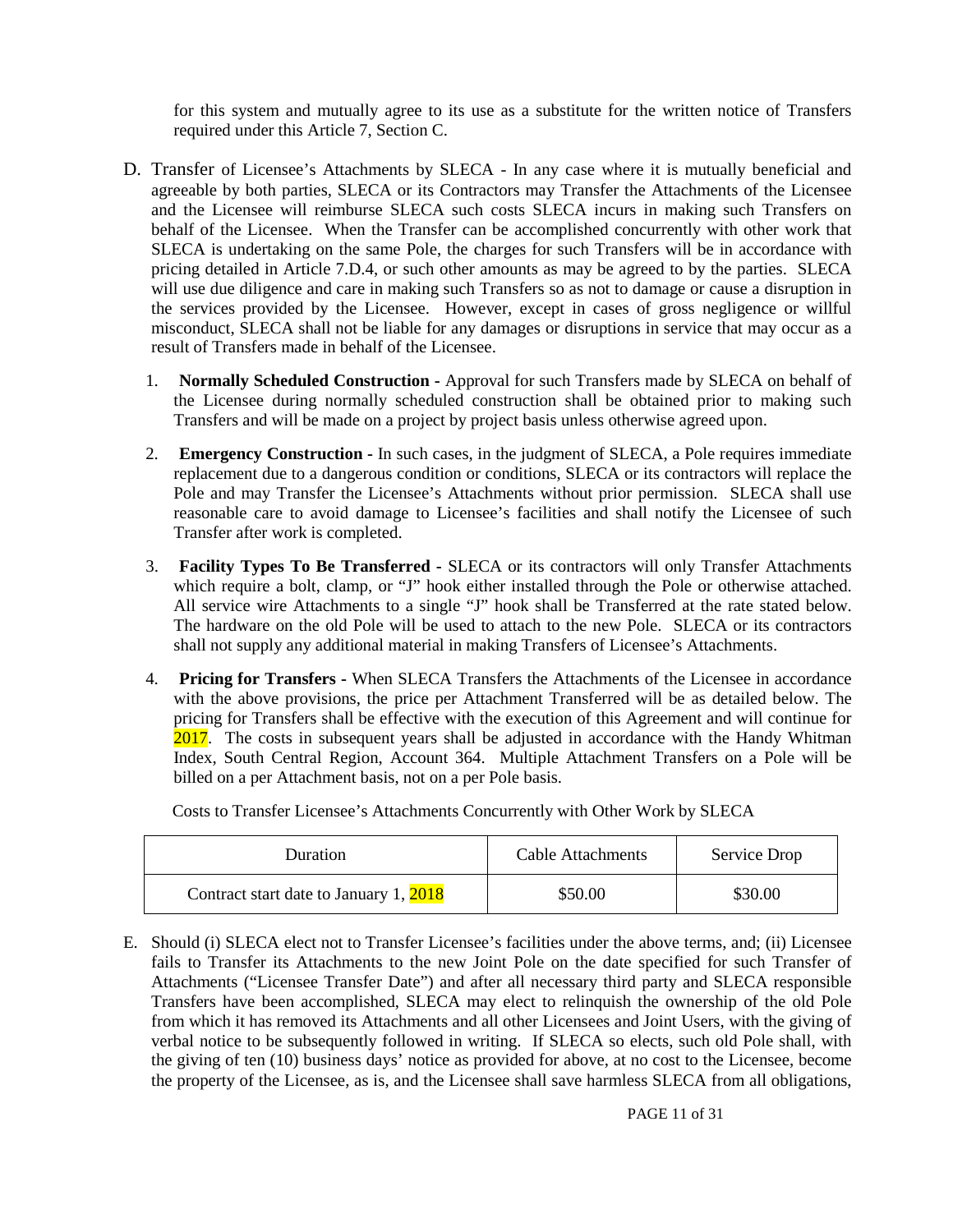liabilities, damages, costs, expenses or charges incurred thereafter, and not arising out of anything theretofore occurring because of, or arising out of, the presence or condition of such Pole or of any Attachments thereon. In instances where SLECA is the owner of such Pole, the unused portion of the Pole above the Licensee's Attachments shall be cut off and removed by SLECA before relinquishing ownership, if the Pole remains in structural conflict with the power route.

- F. Should SLECA elect not to Transfer Licensee's facilities under the above terms, and should the Licensee fail to Transfer its Attachments to the new Joint Pole after the date specified for such Transfer of Attachments and after all third party and SLECA responsible Transfers have been accomplished, whichever is later ("Licensee Transfer Date"), and if SLECA does not elect to relinquish the ownership of the old Pole from which it has removed its Attachments, the parties will have the following rights, in addition to any other rights and remedies available under this Agreement: The Licensee shall pay SLECA the following amounts until the Licensee has Transferred its Attachments and notified SLECA in writing or through NJUNS that the Transfer has been accomplished: (a) \$5.00 per Pole per month beginning with the  $61<sup>st</sup>$  day after the Licensee Transfer Date and through and including the  $240<sup>th</sup>$  day after the Licensee Transfer Date, (b) \$10.00 per Pole per month (instead of \$5.00) beginning with the 241<sup>st</sup> day after the Licensee Transfer Date. In addition, the cost incurred by SLECA to return to the job site and remove the old Pole will be paid by the Licensee. Notwithstanding the above, Licensee shall not be subject to penalties where SLECA has not used the correct NJUNS member code, as provided by the Licensee to notify Licensee of the clearance to Transfer Attachments. In cases of Transfer requests with incorrect NJUNS member codes, the Licensee shall make reasonable efforts to route to the appropriate party. In the event the Licensee notifies SLECA that the Transfer has been accomplished and SLECA returns to the job site to remove the old Pole and discovers that the Transfer has not been made, then the Licensee will pay SLECA's cost of the trip to and from the job site. *The intent of this paragraph is to ensure timely Transfers and minimize situations of two (2) or more Poles needlessly remaining at the same location for extended periods of time.* The aforementioned provisions of this paragraph will only apply when Poles are installed in a manner consistent with Article 7.B.
	- 1. Transfer penalties shall not apply during the first six (6) months after the Effective Date of this agreement for outstanding Transfers for which Licensee has received appropriate notice prior to the Effective Date. Transfers identified during the Initial Inventory shall not be subject to the penalties above for the first six (6) months after notice to the Licensee.
- G. Each party shall at all times maintain all of its Attachments in accordance with the Specifications mentioned in Article 3, Specifications, and shall keep them in safe condition and in thorough repair. Licensee's Attachments shall be tagged/identified in a manner unique to that Licensee so that the ownership of the facility can be easily identified, without special optical equipment, from the ground. Attachments previously in place on SLECA's Poles shall be so identified by Licensee as regular or emergency work occurs or at the next system rebuild opportunity, but not later than five (5) years from the Effective Date of this Agreement. Licensee shall be responsible for periodically inspecting its Attachments to ensure they have permanent identification markers. After the fifth year should SLECA encounter any of Licensee's Attachments without permanent identification markers, SLECA may notify Licensee provided that SLECA can identify the Attachments as belonging to Licensee. If the markers are not placed within sixty (60) days of such notice, then SLECA may install the necessary markers, and Licensee shall reimburse SLECA for the cost of such work.
- H. Each party shall be responsible for right-of-way maintenance for its own facilities at its own expense.
- I. Any existing joint use construction of the parties hereto which does not conform to the Specifications mentioned in Article 3, Specifications, shall be brought into conformity therewith as soon as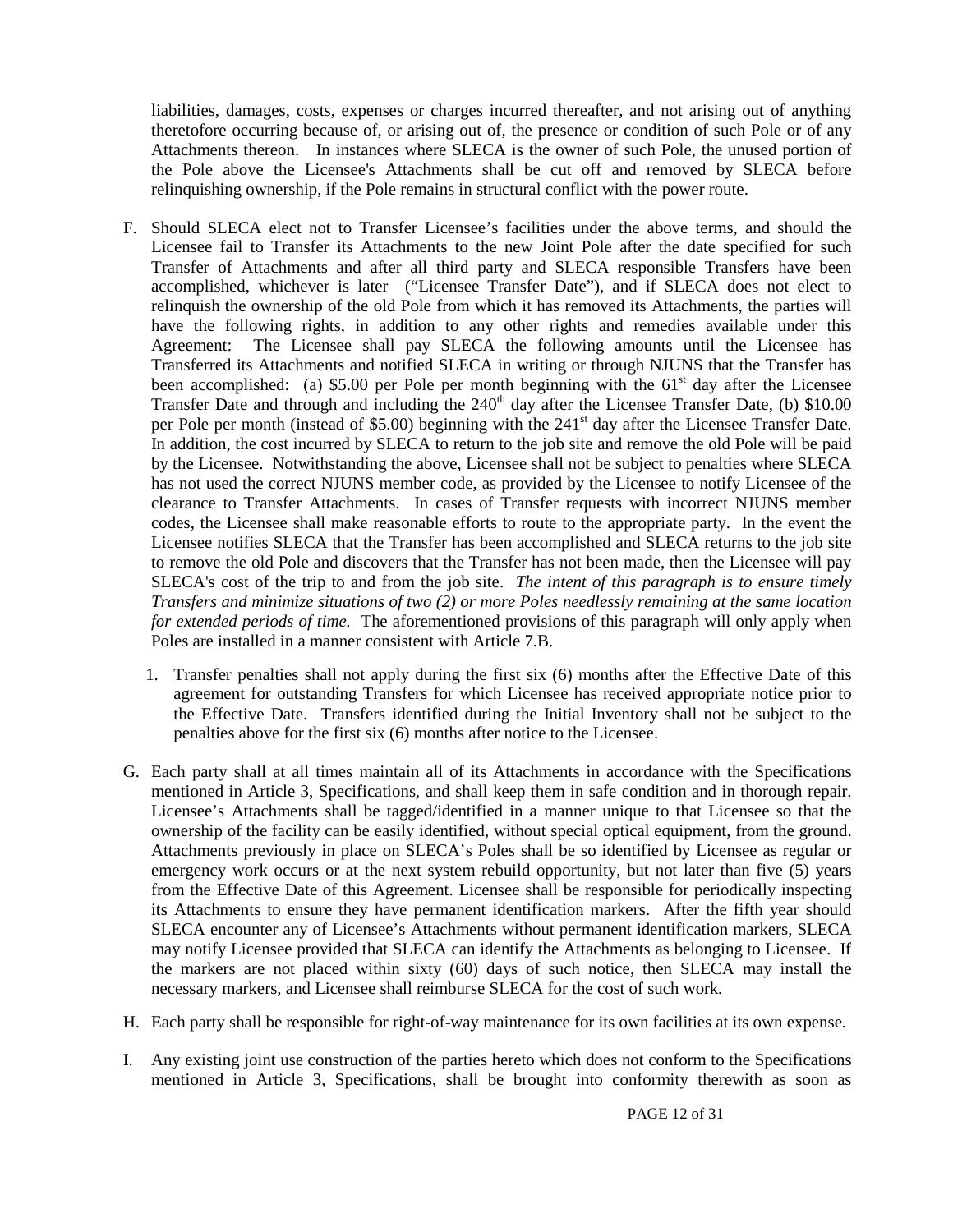practicable. When such existing construction shall have been brought into conformity with said Specification, it shall at all times thereafter be maintained as provided in Sections A and G of this Article.

- J. The cost of maintaining Poles and Attachments and of bringing existing joint use construction into conformity with said Specifications shall be borne by the parties hereto in the manner provided in this Agreement.
- K. SLECA shall have the right to require the Licensee, within one hundred twenty (120) days after the Licensee Transfer Date (as defined in Article 7.E), either (a) to Transfer its Attachments from an existing Pole to a new Pole that is erected to carry the same or a similar service or Attachments that are on the existing Pole, or (b) to remove its Attachments from the existing Pole and terminate joint use as to the existing Pole, and the choice of option (a) or (b) will be the Licensee's. Or, if neither SLECA nor the Licensee desires a Transfer, SLECA may elect to abandon the existing Pole to the Licensee as provided in Article 10, Abandonment of Joint Use Poles. In the case of any such Transfer, the costs of transferring the Licensee's Attachments will be paid by the Licensee.

#### <span id="page-12-0"></span>**ARTICLE 8 - DIVISION OF COSTS**

- A. NEW POLES INSTALLED WHERE NONE CURRENTLY EXIST. If joint use is established pursuant to Article 5.A, Placement of New Poles, above, the cost of erecting new Joint Poles coming under this Agreement, to construct new Pole lines, or to make extensions to existing Pole lines shall be borne by the parties as set forth in this Article 8.A. Poles installed to accommodate a road improvement project shall be administered in a manner consistent with this Article 8, Section A. If joint use is not established pursuant to Article 5.A, Placement of New Poles, above, the provisions of Article 8.J below will control.
	- 1. In the case of a Pole larger than that required by SLECA, Licensee and the Joint User, the extra height or strength of which is due solely to the Licensee's requirements (such Poles in excess of 40', Poles carrying primary voltages, or 30' Poles carrying only "secondary" voltages or span guys), SLECA shall pay all costs associated with the construction of a Pole satisfactory for SLECA and Joint User's needs (and the Licensee shall pay to SLECA the remaining costs of erecting the Pole larger than that required by SLECA and the Joint User. If in connection with the construction of a Pole the Licensee makes the payment required by this paragraph, then the Licensee shall in the future be entitled to attach on such Pole even if the Pole does not at that time become a Joint Pole; provided, however, if the Licensee does not attach to the Pole within one (1) year from the date the Pole was set, then the Licensee shall no longer be entitled to attach on such Pole.
	- 2. In the case of a larger Pole, the extra height or strength of which is due to the requirements for additional space or the requirements for proper ground clearance or of public authorities or of property owners, necessary for all parties (other than requirements with regard to keeping the wires of one party only clear of trees), the difference between the Cost in Place of such Pole and the Cost in Place of a Pole solely satisfactory for SLECA shall be shared equally by the Licensee, any Joint User and SLECA, the rest of the cost of erecting such Pole to be borne by SLECA.
	- 3. A Pole, including all appurtenances or fixtures, erected between Poles to provide sufficient clearance and furnish adequate strength to support the circuits of both SLECA and the Licensee, which it would have been unnecessary to erect if joint use had not been undertaken, shall be erected at the sole expense of the Licensee, or in the case on multiple Licensees and Joint Users on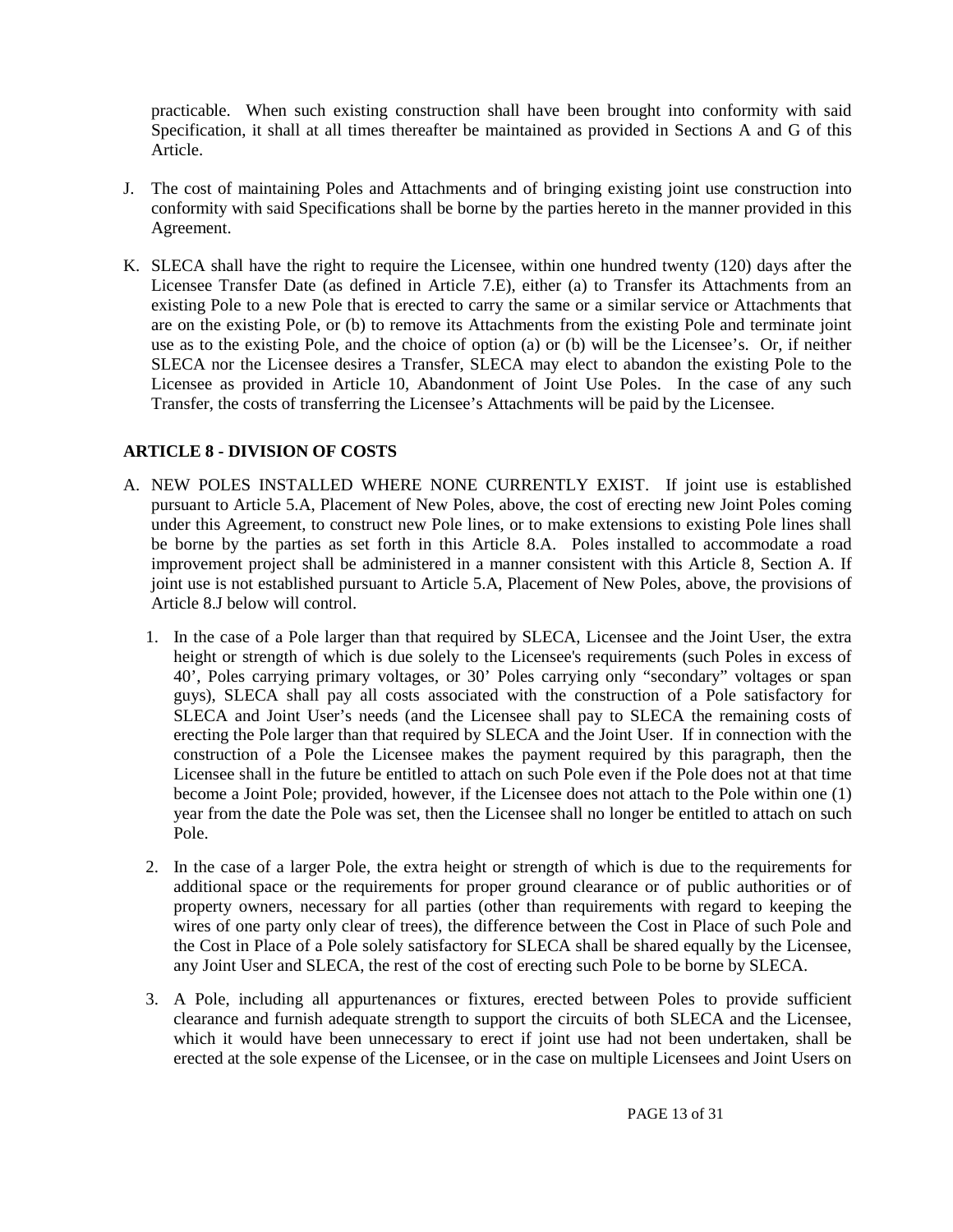the Joint Pole, the cost shall be equally divided among all Licensees or Joint Users requiring the mid-span Pole.

- B. PAYMENTS DO NOT AFFECT OWNERSHIP. Any payments for Poles made by the Licensee under any provisions of this Article shall not entitle the Licensee to the ownership of any part of said Poles for which it has contributed in whole or in part.
- C. REPLACEMENT OF EXISTING JOINT POLES. Where an existing Joint Pole is replaced for reasons other than maintenance by a new one, the cost shall be divided as specified below. The replaced Pole shall be removed and retained by SLECA.
	- 1. A Pole satisfactory for SLECA's needs which can also accommodate the facilities of the Licensee shall be erected at the sole expense of SLECA. If without giving such advance notice, the Licensee places one or more Attachments on a Pole and thereby creates a violation of Article 3, Specifications, or otherwise renders the Pole unsuitable for joint use, or interferes with or causes violations of Article 3, Specifications, for the other attachers to the Pole, then the Licensee must pay the full cost of removing and replacing the Pole with a Pole of sufficient size to remedy the violation or render the Pole suitable for joint use, plus the cost of all Transfers and other work incident thereto.
	- 2. A Pole larger than the existing Pole, which is installed to replace an existing Pole, the extra height or strength of which is due wholly to SLECA's requirements or requirements as to keeping SLECA's wires clear of trees or other obstructions shall be erected at the sole expense of SLECA. SLECA shall bear the full expense of replacing or Transferring all SLECA's Attachments and the Licensee shall bear the full expense of replacing or Transferring all the Licensee's Attachments.
	- 3. In the case of a Pole larger than the existing Pole, the extra height or strength of which is due wholly to the Licensee's requirements including Licensee's requirements as to keeping the Licensee's wires clear of trees or other obstructions, the Licensee shall pay to SLECA the Make-Ready Cost of the new Pole.
	- 4. Except as to existing contracts, in the case of a Pole larger than the existing Pole, which is installed to replace an existing Pole, the extra height or strength which is due to the requirements of both parties for additional space or the requirements for proper ground clearance or of public authorities or of property owners, (other than requirements with regard to keeping the wires of one party only clear of trees), the difference between the Cost in Place of such Pole and the Cost in Place of the existing Pole shall be shared equally by the Licensee and SLECA, the rest of the cost of erecting such Pole to be borne by SLECA. SLECA and Licensee shall replace or Transfer all Attachments at their own expense.
	- 5. For purposes of this Article 8.C, any Pole on which the Licensee has placed or places an Attachment shall be deemed satisfactory to the Licensee whether or not the terms of this Agreement have been satisfied.
- D. RESPONSIBILITY FOR OWN ATTACHMENTS. Each party shall place, maintain, rearrange, Transfer and remove its own Attachments at its own expense except as otherwise expressly provided herein.
- E. MAINTENANCE AND REPLACEMENT COSTS. The expense of maintaining Joint Poles shall be borne by SLECA thereof except that the cost of replacing Poles shall be borne by the parties hereto in the manner provided elsewhere in this Agreement.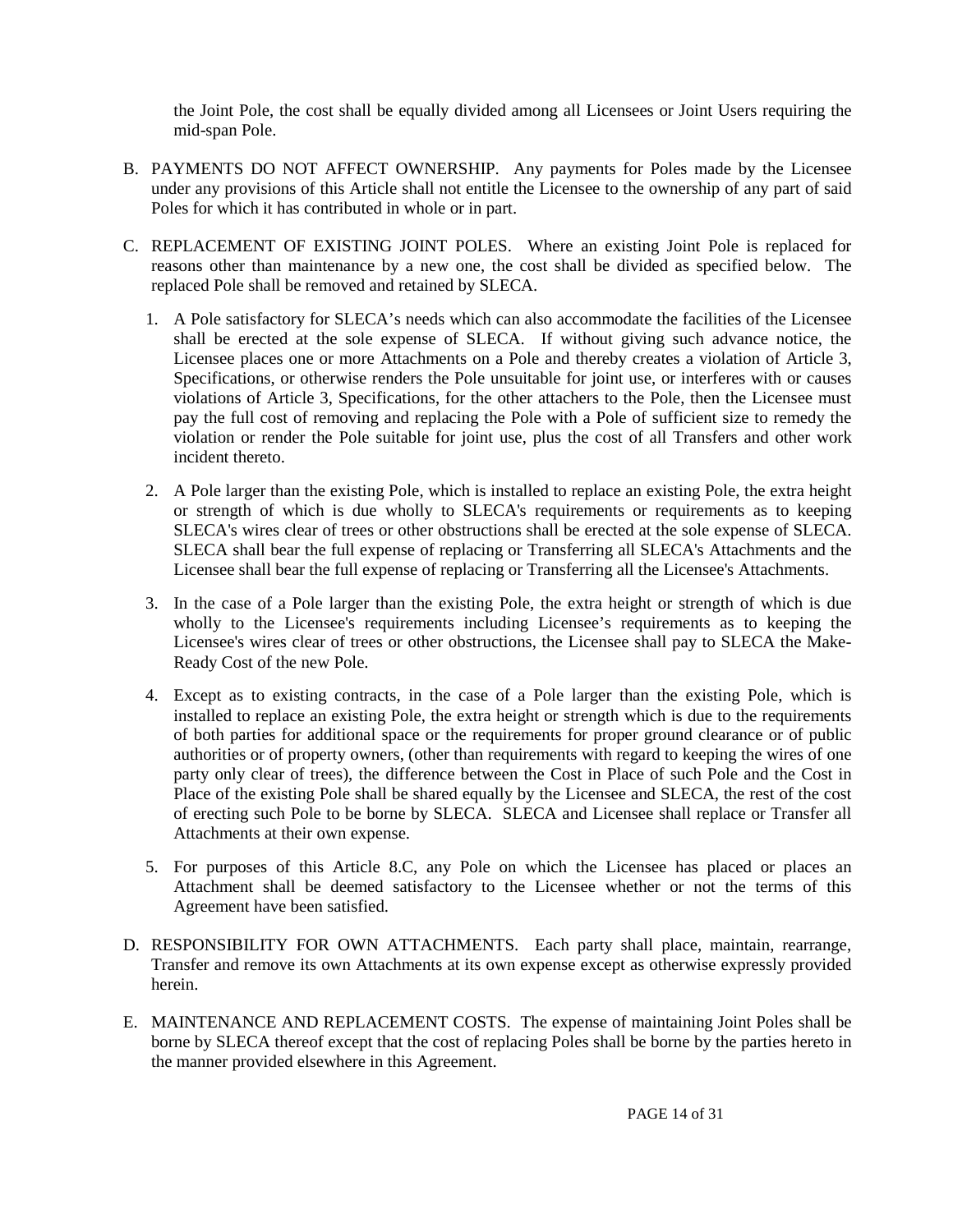- F. SERVICE DROPS. Where an existing Pole is replaced by a taller one to provide the necessary clearance for the Licensee's Service Drop, the Licensee shall pay to SLECA the installed cost of the new Pole plus the labor costs of replacing or Transferring of the Attachments on the existing Pole and the cost to remove the existing Pole, minus any salvage value.
- G. PAYMENT BASIS. Payments made under the provisions of this Article may be based on the estimated or actual cost as mutually agreed upon (including overhead) of making such changes but in no event, however, shall either party be required to pay for such changes more than 120% of the estimated cost supplied by the other if such cost estimate shall have been requested and furnished before the changes were made.
- H. CORRECTIVE MEASURES. Subsequent to the Initial Inventory as specified in Article 11, Adjustment Payments, of this Agreement, within a reasonable time, not to exceed two (2) years after the Effective Date of this Agreement, SLECA may schedule, at its sole discretion and at a time convenient for both SLECA and the Licensee, a joint safety inspection to determine any Licenseecaused safety violations ("Initial Safety Inspection"). If SLECA and the Licensee cannot agree on a convenient schedule, SLECA may, at its sole discretion, proceed with the Initial Safety Inspection and the Licensee will be provided with the results and findings in a format to facilitate Licensee's verification of the findings. The parties will use their best efforts to involve third party attacher(s) in the Initial Safety Inspection and in the correction of existing violations, consistent with the terms of their respective agreements and at the third party attacher's expense. In the event a violation that poses an imminent danger to persons or property is discovered ("Imminent Danger Violation"), Licensee shall correct such violation immediately. Should Licensee fail to correct such violation after notice, SLECA may correct the violation and bill Licensee for the actual costs incurred. Licensee and SLECA shall share equally in the Initial Safety Inspection cost, whether or not Licensee participates in such Initial Safety Inspection as discussed above. Licensee shall not be subject to any safety violation penalties pursuant to the Initial Safety Inspection provided that Licensee corrects any Non-Imminent Danger Violation discovered during the Initial Safety Inspection within eighteen (18) months of the documentation and reporting of the unsafe conditions. Notwithstanding the foregoing grace period, in the event SLECA or an Outside Party prevents Licensee from correcting a Non-Imminent Danger Violation, the timeframe for correcting such violation shall be extended to account for the time during which Licensee was unable to correct the violation due to such SLECA or Outside Party's action. Licensee will not be responsible for the costs associated with violations caused by others. In all circumstances, the parties will work together to maximize safety while minimizing the cost of correcting any such deficiencies, but the Licensee shall be responsible for the full cost of any necessary or appropriate corrective measures associated with violations caused by Licensee's Attachments, including removal and replacement of the Pole and all Transfers or other work incident thereto. Licensee shall insure that its employees, agents, contractors or other Outside Parties, which Licensee causes to work on SLECA Poles, will be notified of pending, un-resolved Poles requiring corrective actions, prior to activities on such Poles, and Licensee shall not allow unqualified, or improperly equipped personnel to work on such Poles.
- I. Where the Licensee has less than 2,500 customers, consideration shall be given to the scope of work identified in the Initial Safety Inspection and additional time beyond eighteen (18) months, as may be mutually agreed upon by the Licensee and SLECA, may be granted to the Licensee to address Non-Imminent Danger Violations. During any extended time period the Licensee shall demonstrate good faith efforts to continue to correct safety violations. If SLECA and the Licensee have completed a safety inspection within two years prior to the execution date of this Agreement, SLECA may consider, at its sole discretion, extending the schedule for the Initial Safety Inspection to commence on approximately the fifth anniversary of the initiation of the most recently completed safety inspection. Following the Initial Safety Inspection, and not more than once every five (5) years,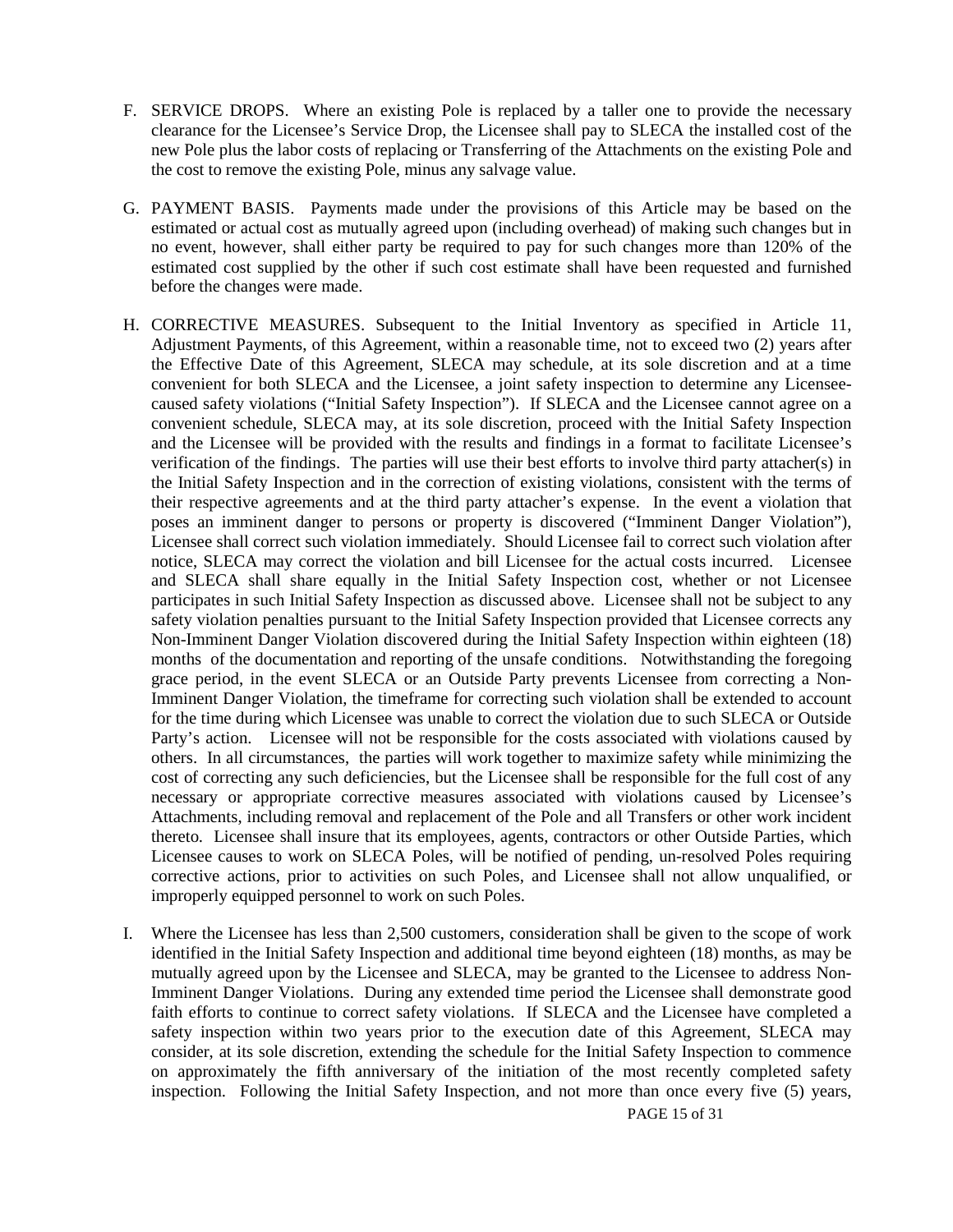SLECA may perform periodic system-wide safety inspections of Licensee Attachments upon six (6) months advance written notice. Such notice shall describe the scope of the inspection and provide Licensee with an opportunity to participate. Licensee will pay a pro-rata share of SLECA's inspections costs and will incur its own costs to participate in such periodic safety inspections. The Licensee's pro-rata share of SLECA's cost will be equal to the percentage of the total violations related to Licensee's Attachments as identified during the Safety Inspection unless Licensee can clearly demonstrate that they did not cause the violation. If any Attachment of the Licensee is found to be a non-Imminent Danger Violation of Article 3, Specifications, and Licensee has caused the violation, Licensee shall have sixty (60) days to correct any such violation upon written notice from SLECA, or within a longer, mutually agreed-to time frame if correction of the violation is not possible within sixty (60) days, such extended time to be not more than an additional sixty (60) days. SLECA may impose a penalty in the amount of one hundred (\$100) dollars for any violation caused by the Licensee that is not corrected within sixty (60) days of written notice from SLECA or within the alternative time-frame agreed to by the parties. In the event an Imminent Danger Violation is discovered, Licensee shall correct such violation immediately, and in no case in more than twentyfour (24) hours. Should Licensee fail to correct such Imminent Danger Violation within twenty-four (24) hours after notice, SLECA may correct the violation and bill Licensee for the actual costs incurred. In all circumstances, the parties will work together to maximize safety while minimizing the cost of correcting any such deficiencies, but the Licensee shall be responsible for the full cost of any necessary or appropriate corrective measures associated with violations caused by Licensee's Attachment, including removal and replacement of the Pole and all Transfers or other work incident thereto. Licensee will not be responsible for the costs associated with violations caused by others. Licensee shall insure that its employees, agents, contractors or other Outside Parties, which Licensee causes to work on SLECA Poles, will be notified of pending, un-resolved Poles requiring corrective actions, prior to activities on such Poles, and Licensee shall not allow unqualified, or improperly equipped personnel to work on such Poles.

- 1. If any Attachment of SLECA is found to be in violation of Article 3, Specifications, and SLECA has caused the violation, then the parties will work together to minimize the cost of correcting any such deficiencies, but SLECA shall be responsible for the full cost of any necessary or appropriate corrective measures, including removal and replacement of the Pole and all Transfers or other work incident thereto.
- 2. If there exists a violation of Article 3, Specifications, and it cannot be determined whose Attachment has caused such violation or there is a mixture of the parties causing the violation, then the parties will work together to minimize the cost of correcting any such deficiencies, and all parties and Outside Parties whose Attachment may have caused such violation will share equally in such costs; provided, however, that if a party can modify its Attachments so that they no longer may be a cause of the violation or deficiency, then such party may elect to make such modification instead of otherwise sharing in such costs. Such a modification shall not relieve a party from sharing in such costs if the party making the modification could still have been a cause of any deficiency that remains.
- 3. If one or more Outside Party's Attachment caused the violation, then such Outside Party shall pay the corrective costs incurred by all who have Attachments on the Pole, including for the Licensee, SLECA and any other attachees; and SLECA will make reasonable effort to cause the Outside Party to make such payment.
- J. WHEN EXISTING POLES NOT IN JOINT USE BECOME JOINT POLES. When an existing Pole not in joint use becomes a Joint Pole, the Licensee shall pay all Make-Ready Costs associated with the Licensee attaching to the Pole.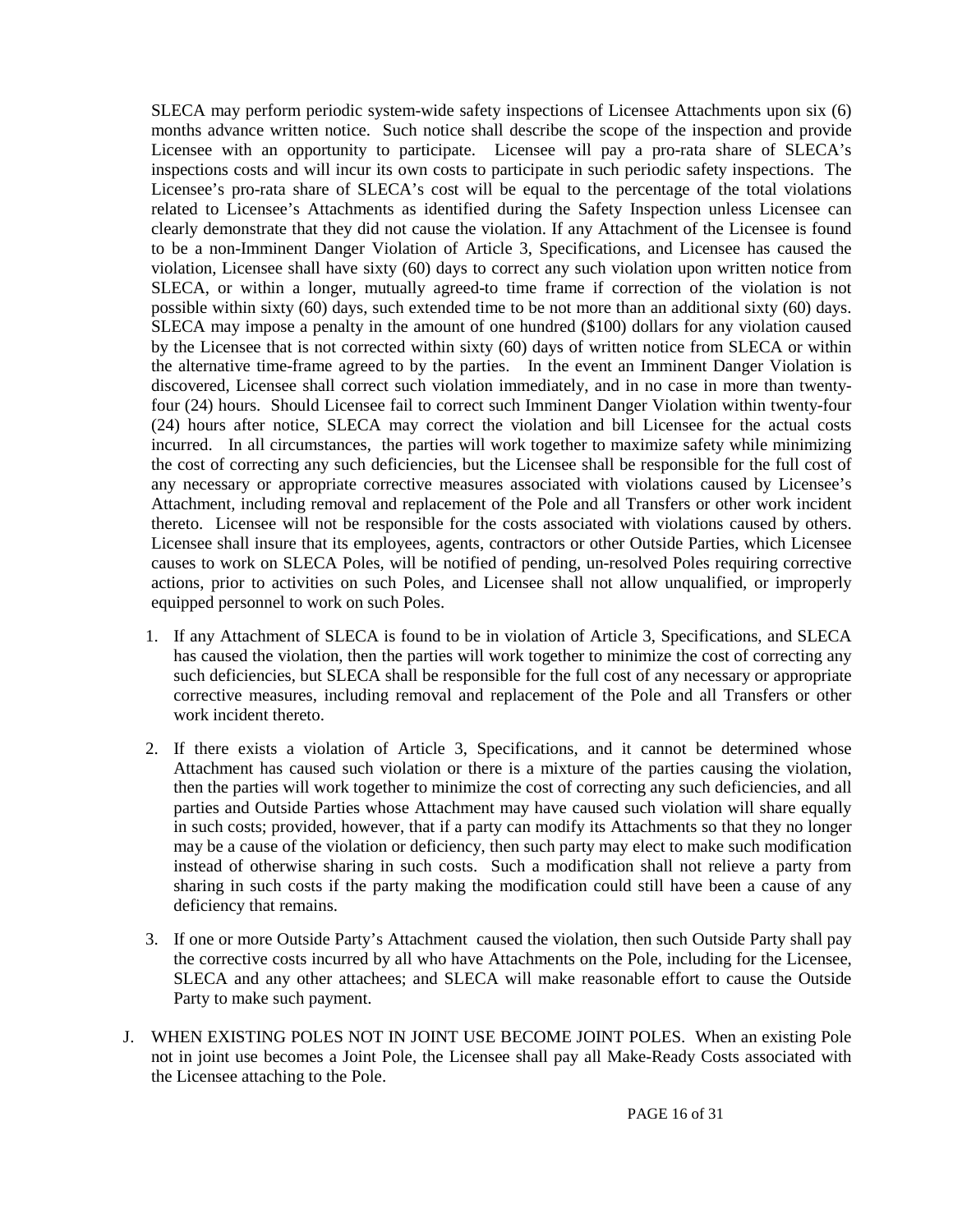K. MAKE-READY WHEN APPENDIX A IS NOT REQUIRED. SLECA shall not be obligated to pay Make-Ready Costs for any initial or additional Licensee Attachment for which an Appendix A is not required.

#### <span id="page-16-0"></span>**ARTICLE 9 - UNAUTHORIZED ATTACHMENTS**

If any Attachment made after the Initial Inventory is identified for which the Appendix A requirements (as set forth herein) have not been satisfied ("Unauthorized Attachment"), or if Licensee is found making Attachments for which an Appendix A is required after the Effective Date but prior to the Initial Inventory, then the Licensee shall pay to SLECA a one-time fee of one hundred dollars (\$100) per Attachment plus a sum equal to the Adjustment Payments that would have been payable from and after the date the Attachment was first placed on SLECA's Pole as determined from Licensee's records or other evidence; provided, however, that if the date on which the Attachment was made cannot be determined, then the Licensee will pay a sum equal to the Adjustment Payments that would have been payable from and after the date the last Actual Inventory was conducted. In addition, SLECA may, without prejudice to its other rights or remedies under this Agreement, require the Licensee to submit within fifteen (15) business days of written notice from SLECA an Appendix A along with supporting engineering design data for each such Attachment, and upon review of such information, SLECA may require the Licensee to (1) make or pay for such modifications as may be specified by mutual consent of the parties or, if the parties in good faith cannot agree, as determined by a Referee pursuant to Article 19, Resolution of Certain Disputes, to comply with applicable safety codes and the terms of this Agreement or (2) if the Licensee has placed during the past twelve (12) months Unauthorized Attachments at three (3) or more different Pole line locations or if non-approval of Appendix A is justified, SLECA may declare the Licensee in Default of this Agreement and the provisions of Article 12, Defaults, shall apply. Nothing herein shall relieve the Licensee of its obligation to maintain Attachments at all times in conformity with Article 3, Specifications.

#### <span id="page-16-1"></span>**ARTICLE 10 - ABANDONMENT OF JOINT USE POLES**

- A. If SLECA desires at any time to abandon any Joint Pole, except as provided in Article 7.C, Maintenance of Poles and Attachments, it shall give the Licensee notice in writing to that effect at least sixty (60) days prior to the date on which it intends to abandon such Pole. If at the expiration of sixty (60) days from the date of the Licensee having all necessary clearances to Transfer its Attachments and SLECA shall have no Attachments thereon, but Licensee has not removed its Attachments, such Pole shall thereupon become the property of the Licensee, as is, and the Licensee shall save harmless SLECA from all obligation, liability, damages, cost, expenses or charges incurred thereafter, and not arising out of anything theretofore occurring because of or arising out of the presence or condition of such Pole or of any Attachments thereon; and shall pay SLECA the then depreciated value in place of the Pole to SLECA. SLECA shall further evidence transfer of title to the Pole by appropriate means. Credit shall be allowed for any payments which the Licensee may have made under the provisions of Article 8, Division of Costs, when the Pole was originally set, provided the Licensee furnished proof of such payment.
- B. The Licensee may at any time abandon the use of a Joint Pole by removing any and all Attachments it may have thereon and by giving written notice thereof.

#### <span id="page-16-2"></span>**ARTICLE 11- ADJUSTMENT PAYMENTS**

A. The Initial Inventory shall commence within one year of the Effective Date of the Agreement. Additionally, not more often than once every five (5) years, unless otherwise mutually agreed by the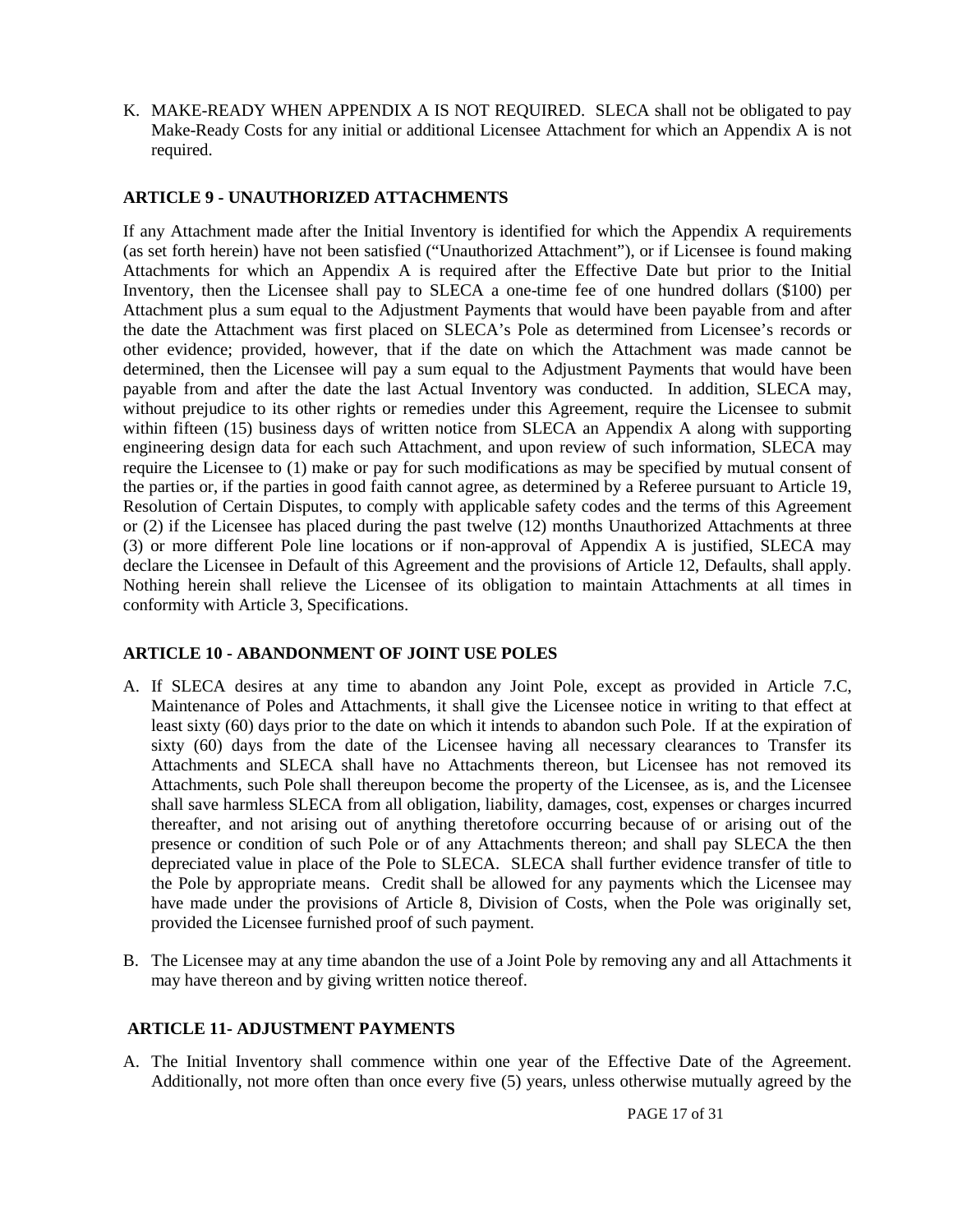parties, subsequent inventories of Attachments shall be made by representatives of the parties to determine the number of Licensee's Attachments to SLECA Poles. SLECA shall provide six (6) months advance written notice of any such inventory describing the scope of the Actual Inventory so that Licensee may plan and budget for such Actual Inventory.

- B. Unless prevented by the provisions of a third party agreement, Actual Inventories shall include all Outside Parties attached to SLECA's Poles. Where multiple Outside Parties are included in the inventory, all participating Outside Parties shall incur a prorated share of the cost of making the Actual Inventory. For a year in which there is no Actual Inventory, the number of Licensee's Attachments used in calculating the Adjustment Payments shall be based on the number of new Licensee Attachments which Licensee has placed during the year, in addition to the number of Licensee Attachments for which Licensee was charged Adjustment Payments in the previous year, less any removals reported by Licensee. Licensee shall also be invoiced for the rent due for the prior year's "initial Attachments" under an Appendix A as a one-time charge. In addition to Appendix A Attachments, the Licensee will either report on a quarterly basis the number of Attachments installed that are not subject to Appendix A, or the Licensee and SLECA may agree to use a Specified Percentage adjustment in the number of Licensee's Attachments. The "Specified Percentage" shall be 102% annually until the next Actual Inventory. After each Actual Inventory, beginning with the next Actual Inventory, the Specified Percentage shall be the average yearly percentage increase during the years since the previous Actual Inventory. The Specified Percentage will be used solely to adjust for "service" type Attachments where Appendix A is not required by the terms of this contract.
- C. For a year for which there is an Actual Inventory, the Adjustment Payments provided for herein shall be based on the Actual Inventory; but there shall also be the adjustment provided for in the next section.
- D. For a year for which there is an Actual Inventory, the following adjustment shall be made:
	- 1. The difference between the number of Licensee Attachments found by the Actual Inventory for the year in question and the number of Attachments for which Licensee was most recently invoiced for Adjustment Payments, shall be prorated evenly based on the assumption that such Licensee Attachments were added evenly over the period since the last Actual Inventory, as provided in the Adjustment Chart below.
	- 2. If the number of Licensee Attachments in the previous annual rental invoice is greater than the number of Joint Poles found by the Actual Inventory, then Licensee shall be entitled to a pro-rata refund from SLECA or a credit to the Licensee.
- E. The applicable computation of payments and calculations as above provided shall be made on or about December  $1<sup>st</sup>$  of each year for the next year's Adjustment Payments, each party acting in cooperation with the other.
- F. The Pole Attachment Rental Fee per Attachment due from Licensee to Owner shall be calculated annually in accordance with the Louisiana Public Service Commission General Order. The undisputed Adjustment Payment herein provided shall be paid within forty five (45) days after Licensee's receipt of the invoice.

#### <span id="page-17-0"></span>**ARTICLE 12 – DEFAULTS**

A. In the event either party deems an event of default has taken place and prior to engaging in the formal default provisions in this Agreement, the system General Manager of the cable system and the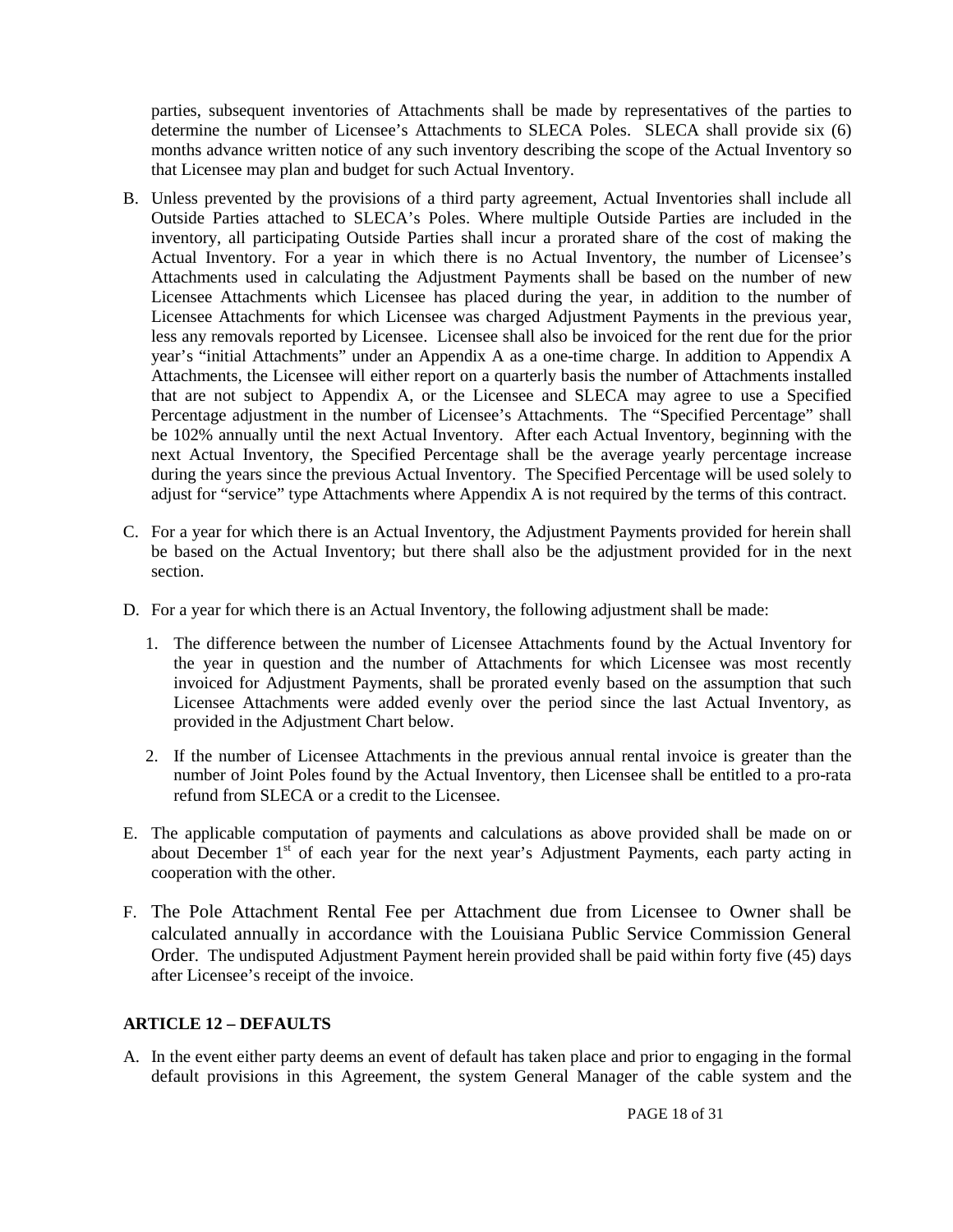President/CEO/General Manager of SLECA shall meet in person or on the telephone to attempt to resolve the matter in good faith within ten (10) business days of the initial request of either party to meet.

- B. In the absence of resolution of the matter in accordance with Article 12, Section A, the aggrieved party may provide a notice of default to the other party in writing. Should such default continue for thirty (30) days after due notice thereof in writing describing the nature of the default, the rights under this contract may be suspended insofar as concerns the granting of future joint use. Upon receipt of such notice of default, the party alleged to be in Default shall either work diligently and cooperatively with the aggrieved party to correct such default or present sufficient evidence that a default does not exist or is not the fault of the party alleged to be in Default. If such default is due or is alleged to be due to the Licensee's performance or non-performance and such Default shall continue for a period of ninety (90) days after such suspension, SLECA may, at its sole discretion and option, terminate this Agreement, deny future Attachments and/or remove the Attachments of Licensee at Licensee's expense, and no liability therefore shall be incurred by SLECA because of any or all such actions. Notwithstanding the foregoing, the cure periods may be extended upon mutual agreement of the parties if a cure is not reasonably possible within the time frames specified above.
- C. Without limiting the effect of the provision of the immediately preceding paragraph, if after reasonable notice Licensee shall default in the performance of any work it is obligated to do under this Agreement, the SLECA may elect to do such work, and the Licensee shall reimburse SLECA for the cost thereof. SLECA shall notify the Licensee in advance of its intent to do the work and the approximate cost of doing such work. Failure on the part of the Licensee to make such a payment, as set forth in Article 17, Bills and Payment for Work, shall, at the election of SLECA, constitute a default under Section B of this Article 12.

#### <span id="page-18-0"></span>**ARTICLE 13 - RIGHTS OF OTHER PARTIES**

- A. If SLECA, prior to the execution of this Agreement, conferred upon others, not parties of this Agreement ("Outside Parties"), by contract or otherwise, rights or privileges to attach to, and/or reserve space on any of its Poles covered by this Agreement, nothing herein contained shall be construed as affecting said rights or privileges with respect to existing Attachments of such Outside Parties, which Attachments shall continue in accordance with the present practice; all future Attachments of such Outside Parties shall be in accordance with the requirements of Section B below, except where such Outside Parties have by agreements entered into prior to the execution of this agreement acquired enforceable rights or privileges to make Attachments which do not meet such space allocations. SLECA shall derive all of the revenue accruing from such Outside Parties. Any contractual rights or privileges of Outside Parties recognized in this paragraph shall include renewals of or extensions of the term (period) of such contracts.
- B. In the event any Pole or Poles of SLECA to which Licensee has made its Attachments would, but for the Attachments of Licensee, be adequate to support additional facilities desired by SLECA, SLECA's subsidiary or affiliate, or by a Joint User with whom SLECA has a prior agreement and which Joint User is either occupying space or has requested to attach or reserve space on such Pole(s) prior to the placement of Licensee's Attachment on such Pole(s), then SLECA shall notify Licensee of any changes necessary to provide an adequate Pole or Poles and the estimated costs thereof. Upon receipt of such notice, Licensee shall remove its Attachments at its sole expense or reimburse SLECA, on demand, for all reasonable costs incurred by SLECA in making such changes. Should Licensee submit a request to make a new Attachment on a Pole that a Joint User is not already attached to but on which the Joint User has reserved space, SLECA will provide notice of such space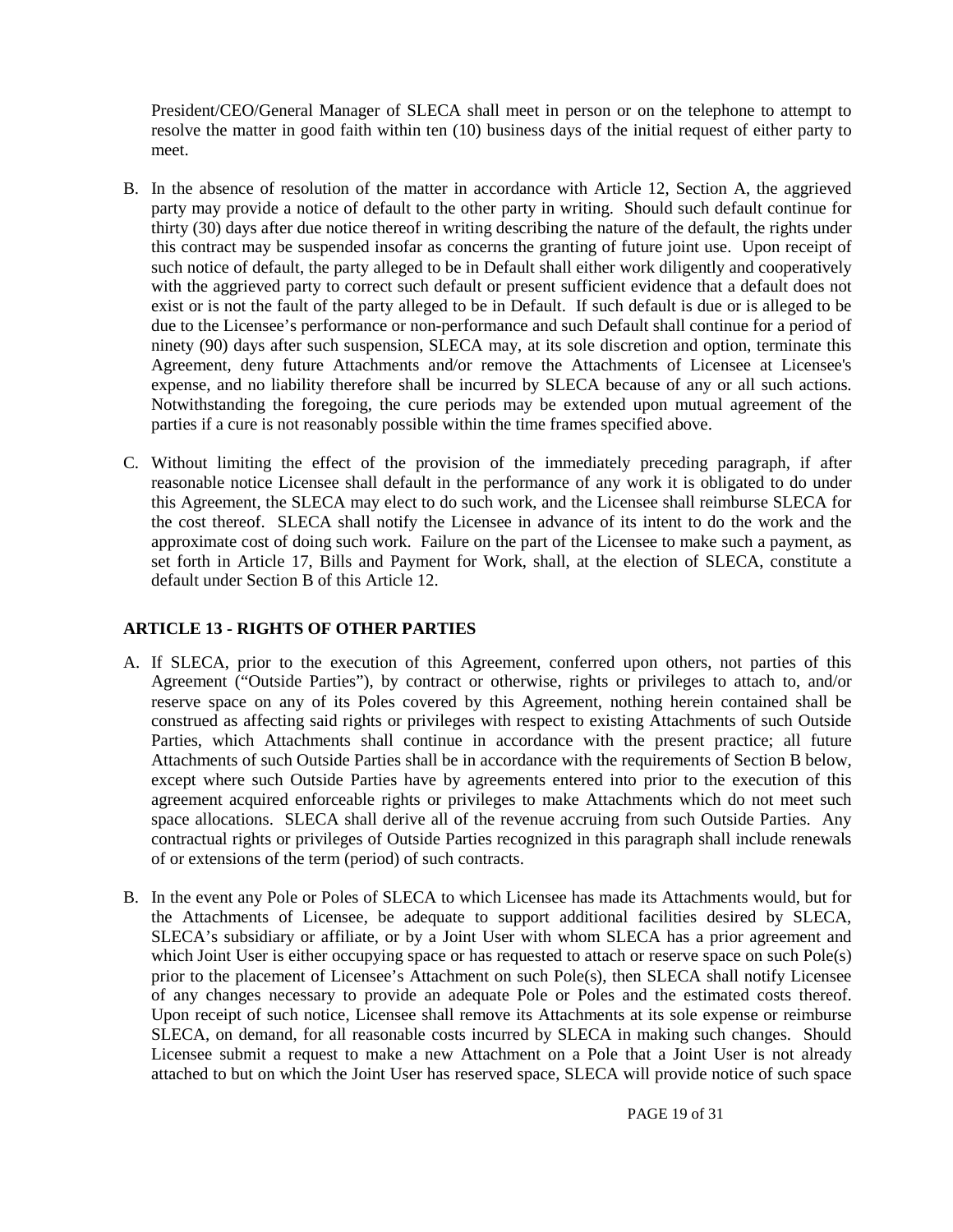reservation to Licensee, provided that SLECA has such knowledge on or prior to the date of Licensee's Attachment request.

- C. If SLECA desires to confer upon others not parties to this agreement (Outside Parties), by contract or otherwise, rights or privileges to attach to any of its Poles covered by this Agreement, it shall have the right to do so, provided all such Attachments of such Outside Parties are made in accordance with the following: (1) such Attachments shall be maintained in conformity with the requirements of Article 3, Specifications, and (2) such Attachments shall not be located within the space allocation of Licensee. SLECA shall derive all of the revenue accruing from such Outside Parties.
- D. Except as to Joint Users already attached to SLECA's Poles, any rights and privileges granted under this Article to others not parties hereto, SLECA shall make good faith efforts to have the Licensee paid by an Outside Party in connection with Outside Party Make-ready.
- E. Except as to Joint Users already attached to, or reserving space on, SLECA's Poles, in no event will Licensee be responsible for any Make-ready or other costs incurred for the benefit of an Outside Party and such costs shall immediately be reimbursed to Licensee from such Outside Party.
- F. SLECA will make good faith efforts to have the Licensee paid by an Outside Party in connection with Outside Party Make-ready.

#### <span id="page-19-0"></span>**ARTICLE 14 - ASSIGNMENTS OF RIGHTS**

Except as otherwise provided in this Agreement, Licensee shall not assign or otherwise dispose of this Agreement or any of its rights or interests hereunder, or in any of the Joint Poles, or the Attachments or rights-of-way covered by this Agreement, to any firm, corporation or individual, without the written consent of SLECA, which consent shall not be unreasonably withheld or delayed, except to the United States of America or any agency thereof; provided, however, that nothing herein contained shall prevent or limit the Licensee's right to mortgage any or all of its property, rights, privileges, and franchises, or lease or transfer any of them to another corporation organized for the purpose of conducting a business of the same general character, or to enter into any merger or consolidation; and, in case of the foreclosure of such mortgage or in case of lease, transfer, merger, or consolidation, its rights and obligations hereunder shall pass to, and be acquired and assumed by, the purchaser at foreclosure, the transferee, lessee, assignee, merging or consolidating company, as the case may be; and provided further that, subject to all of the terms and conditions of this Agreement, Licensee may permit any corporation conducting a business of the same general character as that of such party, and owned, operated, leased and controlled by it, the use of all or any part of the space reserved hereunder on any Pole covered by this Agreement for the Attachments used by such party in the conduct of its said business; and for the purpose of this Agreement, all such Attachments maintained on any such Pole by the permission as aforesaid of Licensee shall be considered as the Attachments of Licensee and the rights, obligations and liabilities of such party under this Agreement, with respect to such Attachments, shall be the same as if it were the actual owner thereof.

#### <span id="page-19-1"></span>**ARTICLE 15 - WAIVER OF TERMS OR CONDITIONS**

The failure of either party to enforce or insist upon compliance with any of the terms or conditions of this Agreement shall not constitute a general waiver or relinquishment of any such terms or conditions, but the same shall be and remain at all times in full force and effect.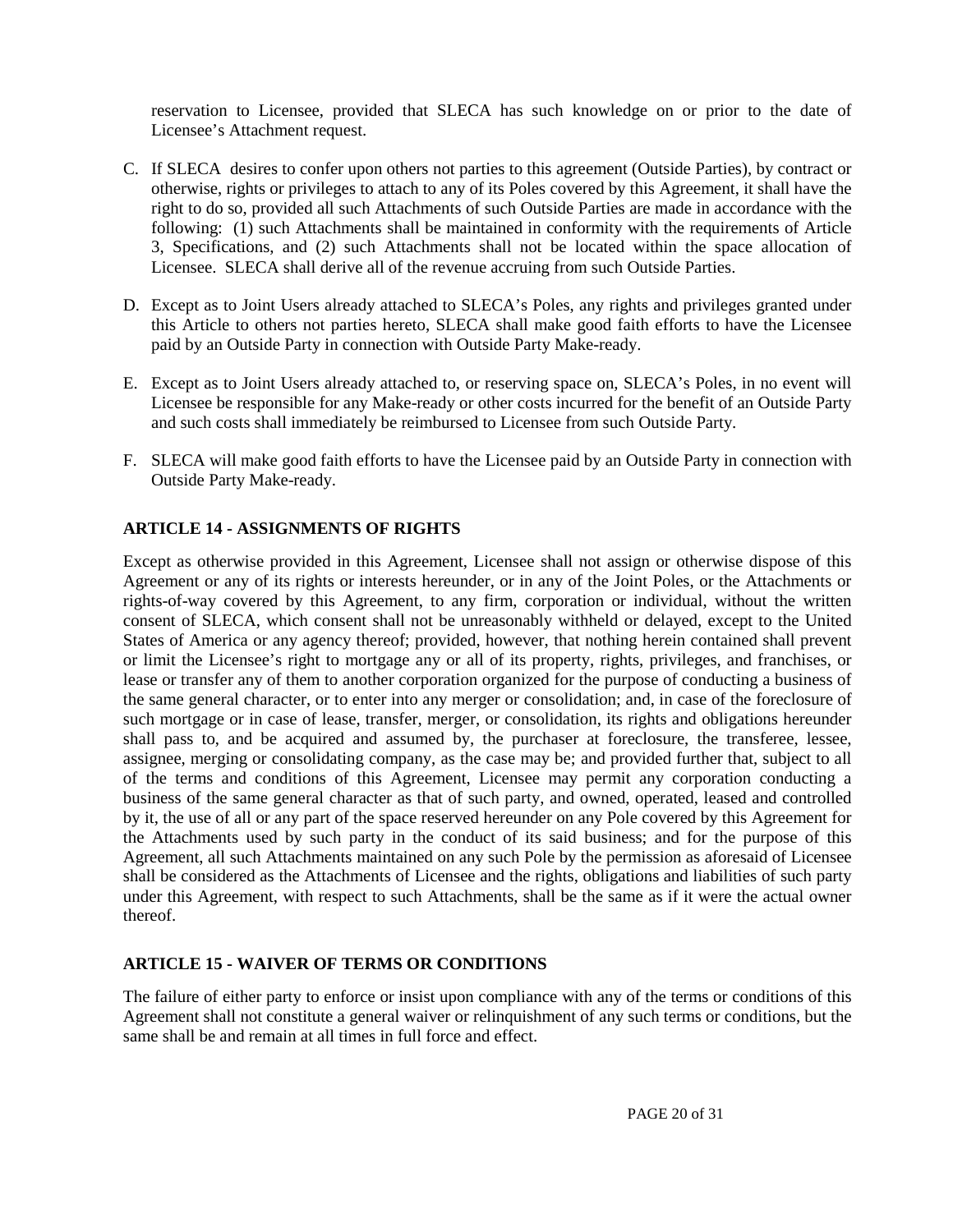#### <span id="page-20-0"></span>**ARTICLE 16 - PAYMENT OF TAXES**

Each party shall pay all taxes and assessments lawfully levied on its own property upon said Joint Poles, and the taxes and the assessments which are levied on said Joint Poles shall be paid by the owner thereof, but any tax, fee, or charge levied on SLECA's Poles solely because of their use by the Licensee shall be paid by the Licensee.

#### <span id="page-20-1"></span>**ARTICLE 17 - BILLS AND PAYMENT FOR WORK**

- A. Upon the completion of work performed hereunder by either party, the expense of which is to be borne wholly or in part by the other party, the party performing the work shall present to the other party within ninety (90) days after the completion of such work an itemized statement of the costs and such other party shall within forty-five (45) days after such statement is presented pay to the party doing the work such other party's proportion of the cost of said work.
- B. All amounts to be paid by either party under this Agreement shall be due and payable within fortyfive (45) days after receipt of an itemized invoice. Except as provided in Article 17.C below, any payment not made within forty-five (45) days from the due date shall bear interest at the rate of 1.5% per month until paid, or if 1.5% exceeds the maximum rate allowed by law, then at the maximum rate allowed by law. If a party bills the interest provided for in this paragraph but then receives a payment showing that the payment was timely made, the billing party will write off and cancel the interest.
- C. A party receiving a bill may, in good faith and for good cause, dispute the amount or adequacy of substantiation for the bill. In the event that a party so disputes only a portion of a bill, then such party shall promptly pay the undisputed amount. In the event of such dispute, the parties shall meet, by telephone or in person, within ten (10) business days of a dispute being raised to discuss the disputed item and establish a procedure for addressing the disputed amount in accordance with this Agreement. Upon resolution of the dispute, if the amount and substantiation were correct and sufficient, interest will be paid on the unpaid balance from the date of the initial bill at the rate of 1.5% per month until paid, or if 1.5% exceeds the maximum rate allowed by law, then at the maximum rate allowed by law; but, if the amount was not correct or substantiation was not sufficient, no interest will be payable unless the amount determined to be correct is not paid within forty-five (45) days of receipt of substantiation and determination of the correct amount.
- D. The fees specified in this Agreement shall be subject to an annual escalator equal to the change in the most recent 12 month's Handy Whitman Index for the South Central Region, Account 364, Poles, Towers and Fixtures.

#### <span id="page-20-2"></span>**ARTICLE 18 - NOTICES**

A. Except as otherwise provided in this Agreement, all notices and writings shall be made to the following people, who from time to time may be changed by written notice:

Licensee Contact Information: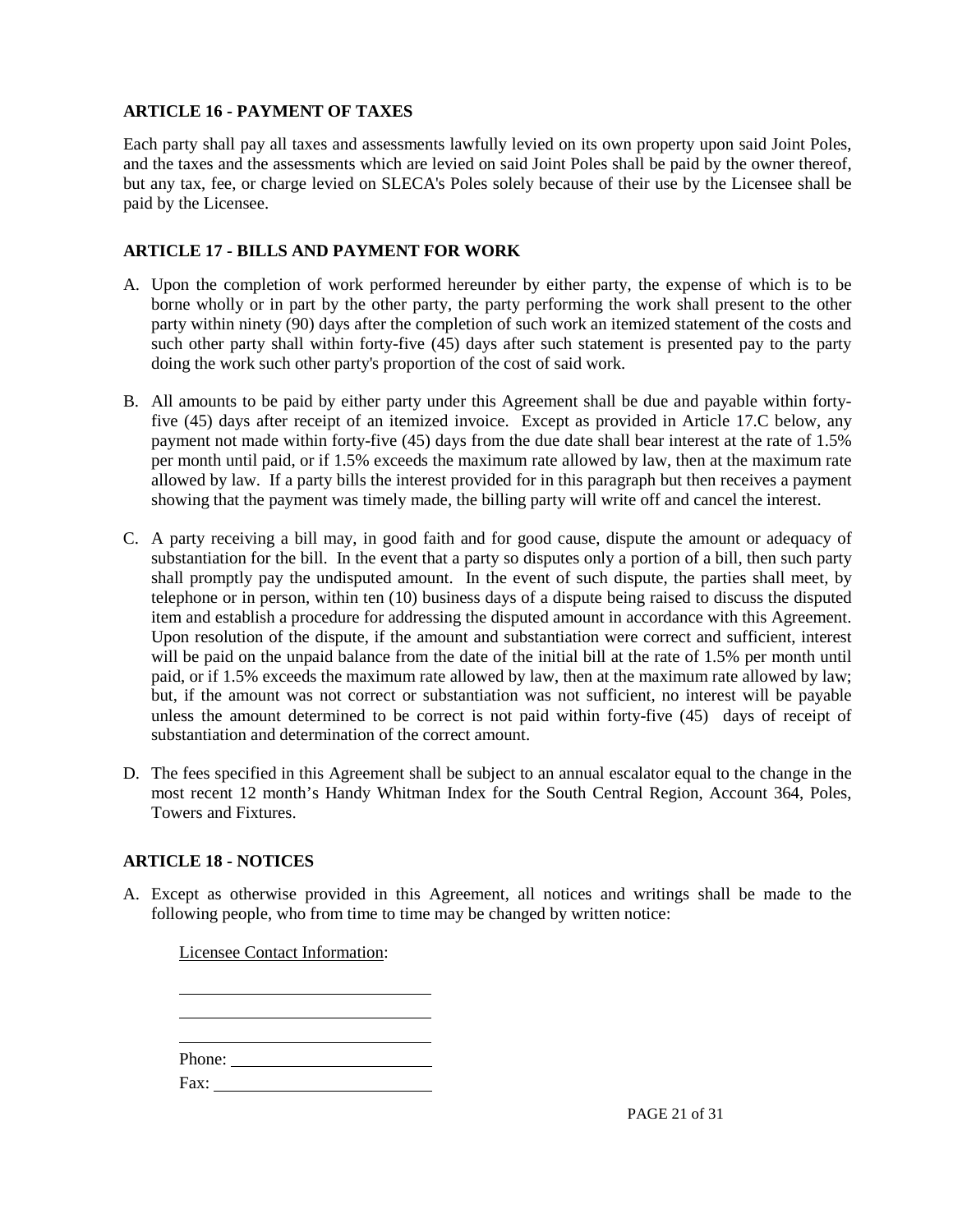| <b>SLECA Contact Information:</b> |
|-----------------------------------|
| General Manager                   |
| P. O. Box 4037                    |
| Houma, LA 70361                   |
| Phone: (985) 876-6880             |
| Fax: (985) 851-3644               |

- B. By written notice pursuant hereto a party may from time to time specify a person in lieu of the person designated in Section A above to receive notices or writings with respect to specified matter(s) and/or geographic area(s), in which case such notices or writings shall be sent to that person as to such matter(s) and area(s).
- C. Response to any notice or Appendix A shall be made to the sender rather than to the person designated in Section A or B above.
- D. Unless otherwise provided in this Agreement, any notice shall be in writing, which may, when mutually agreeable, include preservable and traceable electronic means, such as email or facsimile.
- E. A second copy of any notice given under Article 12, Defaults, or Article 20, Term of Agreement, shall be given to the following persons, who may from time to time be changed by written notice:

Licensee Contact Information:

  $\overline{a}$ 

 $\overline{a}$ Phone:

Fax:

SLECA Contact Information:

General Manager P. O. Box 4037 Houma, LA 70361 Phone: (985) 876-6880 Fax: (985) 851-3644

F. The parties will develop and maintain a joint form designating the people to whom notices shall be given pursuant to the foregoing.

#### <span id="page-21-0"></span>**ARTICLE 19 - RESOLUTION OF DISPUTES REGARDING ENGINEERING AND CONSTRUCTION STANDARDS AND SAFETY VIOLATIONS**

A. In the event of a dispute regarding any compliance or non-compliance with the provisions of Article 3, Specifications, of this Agreement, including which party is responsible for any non-compliance and what corrective action, if any, is necessary or appropriate to remedy any such non-compliance, then the parties shall each arrange for a representative to make a joint field visit to the Pole location to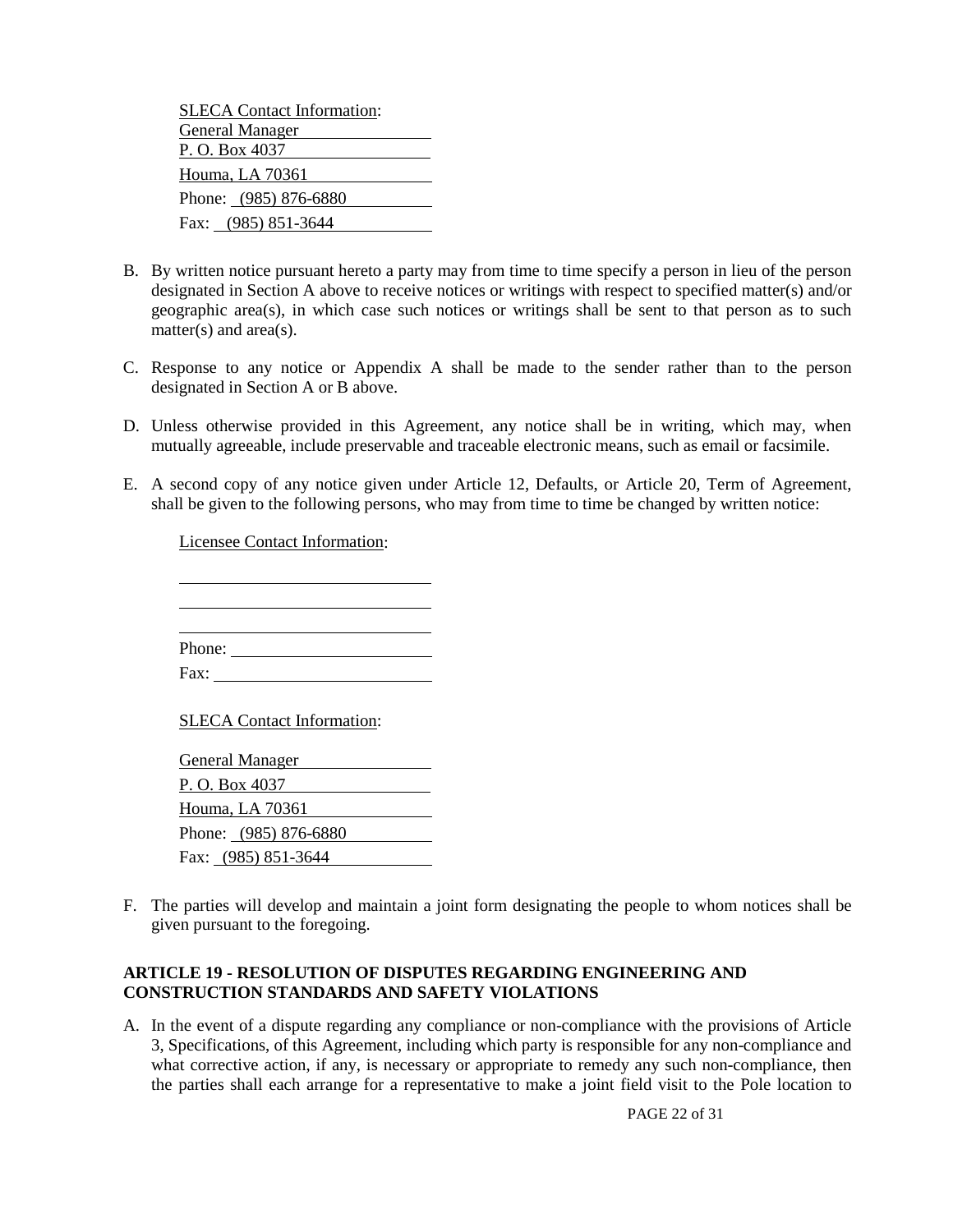investigate whether a violation exists and if so, any corrective action needed and the party or parties responsible. The parties will make a diligent and good faith effort to resolve such disputes at the local level by the parties' respective local engineers and local managers.

- B. If the parties are unable to resolve any such dispute at the local level, then either party may submit the matter for resolution to a "Referee" for binding resolution. A matter will be submitted to the Referee by sending a letter (by mail, hand-delivery or facsimile) to the Referee, with a copy provided to the other party's representative who was involved in the attempt to resolve the dispute and the other party's representative designated pursuant to Article 18.A or Article 18.B, Notices, before or concurrently with the transmission of the letter to the Referee. The letter will include a summary of the dispute and will designate the party's "Contact Person" for the dispute. The other party will promptly respond with a letter similarly sent and copied that provides such party's summary of the dispute and designates such party's Contact Person for the dispute.
- C. If the parties mutually agree to do so, instead of proceeding under Section B above, the parties may submit any dispute to the Referee by jointly sending the Referee a letter that includes a summary of the dispute and designates each party's Contact Person for the dispute.
- D. The Referee will make such investigation as deemed appropriate in his or her discretion, which will include hearing from each party's Contact Person. The Referee may, but is not required to, engage in such other procedures or hearing as the Referee deems appropriate. The parties will cooperate with the Referee.
- E. The Referee will promptly issue a binding decision in writing to the parties, from which there will be no appeal. The party whose position is not upheld by the Referee (which determination may be made by the Referee if requested to do so) will be required to pay for the Referee's fees and expenses. If both parties' positions are upheld in part, they will share the Referee's fees and expenses equally. The parties agree to be bound to pay the Referee's fees and expenses as provided herein.
- F. The Referee will be appointed as follows:
	- 1. Each party will appoint an outside engineer and these two (2) engineers will appoint a third outside engineer or other qualified person to serve as the Referee.
	- 2. In the event that the two (2) engineers so appointed are unable within fourteen (14) days to agree upon a third outside engineer or other qualified person who is willing and able to serve as the Referee, then the Referee will be appointed as follows: Three (3) names will be blindly drawn from the list of persons then comprising the NESC committee whose work is most closely related to the dispute (e.g., Clearances Committee or Strength and Loading Committee), or such other group as may be agreed upon. Each party will strike one such name and the remaining person will serve as the Referee. If the parties strike the same name, then the Referee will be selected from the remaining two (2) names by coin toss. If the NESC committee member so selected is unwilling or unable to serve as Referee, then this procedure will be repeated (starting with the blind drawing of three different names as provided above) as necessary until a Referee is selected who is willing and able to serve as Referee. If all committee member names of the NESC committee first selected are exhausted without a Referee being appointed who is willing and able to serve as Referee, then the parties will repeat the above-described procedure with the next NESC committee whose work is most closely related to the dispute, and so on until a Referee is selected who is willing and able to serve as Referee.
- A. Nothing herein shall preclude the parties from entering into any other mutually agreeable dispute resolution procedure or from changing by written agreement any aspect of the foregoing procedure.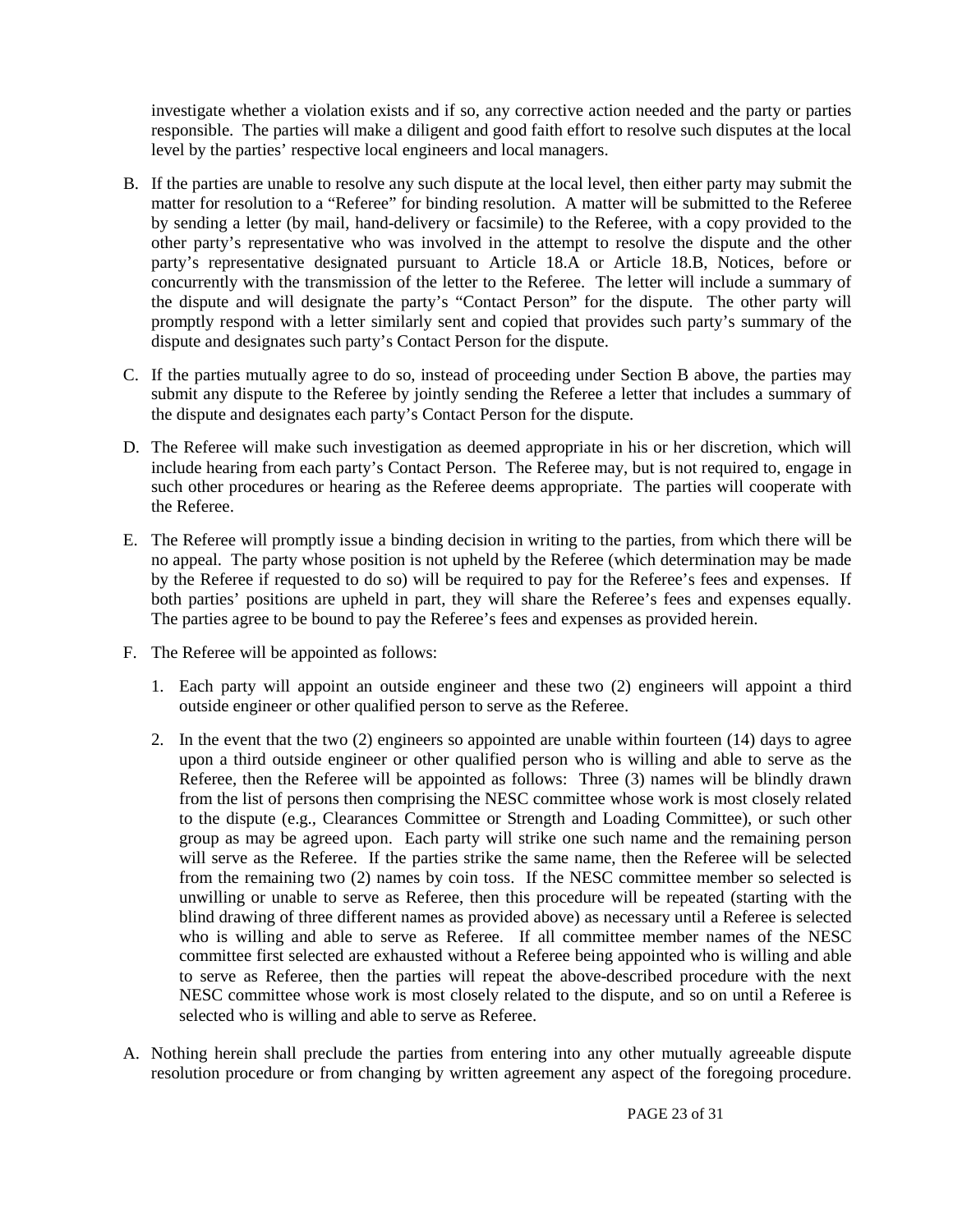Without limiting the generality of the foregoing, the parties may, by written agreement remove, replace or appoint a Referee at any time.

B. The parties agree, that if any dispute or problem in connection with the administration of this Agreement cannot be resolved at lower levels, communications between the following will be permitted and engaged in, in good faith on an expedited basis: Between a district manager or person who reports to the President/CEO/General Manager of SLECA and a district general manager for Licensee; and, if not resolved by them, between the President/CEO/General Manager of SLECA and the General Manager for the Licensee. If either SLECA or Licensee reorganizes or changes titles, the equivalent person for such party shall perform the above functions. Notwithstanding the foregoing, neither party shall be precluded from seeking any other available legal remedy at any time.

#### <span id="page-23-0"></span>**ARTICLE 20 - TERM OF AGREEMENT**

- A. This Agreement shall continue in full force and effect for ten (10) years from the Effective Date (Initial Term), and shall automatically renew thereafter for successive one (1) year terms (Renewal Term). Either party may terminate the Agreement by giving to the other party six (6) months' notice in writing of intention to terminate the Agreement six (6) months prior to the end of the Initial term or any Renewal term. Notwithstanding the foregoing, this Agreement shall continue in full force and effect for all existing Attachments during any negotiations of the parties for a subsequent agreement.
- B. Upon termination of this Agreement in accordance with any of its terms, Licensee shall within 180 days remove all its Attachments owned by Licensee from all Poles of SLECA. If not so removed, SLECA shall have the right to remove and dispose of all of Licensee's Attachments without any liability or accounting therefore. Licensee shall reimburse SLECA for any and all costs incurred by SLECA in the removal of Licensee's Attachments as detailed above. In the event that Licensee has not reimbursed SLECA within forty-five (45) days of invoicing following SLECA's removal of said Attachments, then SLECA may pursue, without notice or demand to Licensee, one or more of the remedies contained in Article 12, Defaults, including making demand on the Security Instrument described in Article 23.E, Liability and Indemnification.
- C. Termination of this Agreement shall not relieve either Party from fulfilling any and all of its obligations that accrued while the Agreement was in effect.
- D. During the term of this Agreement or upon termination of this Agreement, each Party shall have reasonable access to those portions of the other Party's books, construction standards, and records, as may be necessary to resolve a material issue or concern regarding the other Party's compliance with its obligations under this Agreement. Such access will be granted upon reasonable notice and only during regular business hours.

#### <span id="page-23-1"></span>**ARTICLE 21 - EXISTING CONTRACTS**

- A. All existing joint use or Pole Attachment license agreements between the parties, and all amendments thereto (hereinafter "Old Attachment Agreement") are by mutual consent hereby abrogated and superseded by this Agreement.
- B. Nothing in the foregoing shall preclude the parties to this agreement from entering such supplemental operating routines or working practices as they agree to be necessary or desirable to effectively administer the provisions of this Agreement.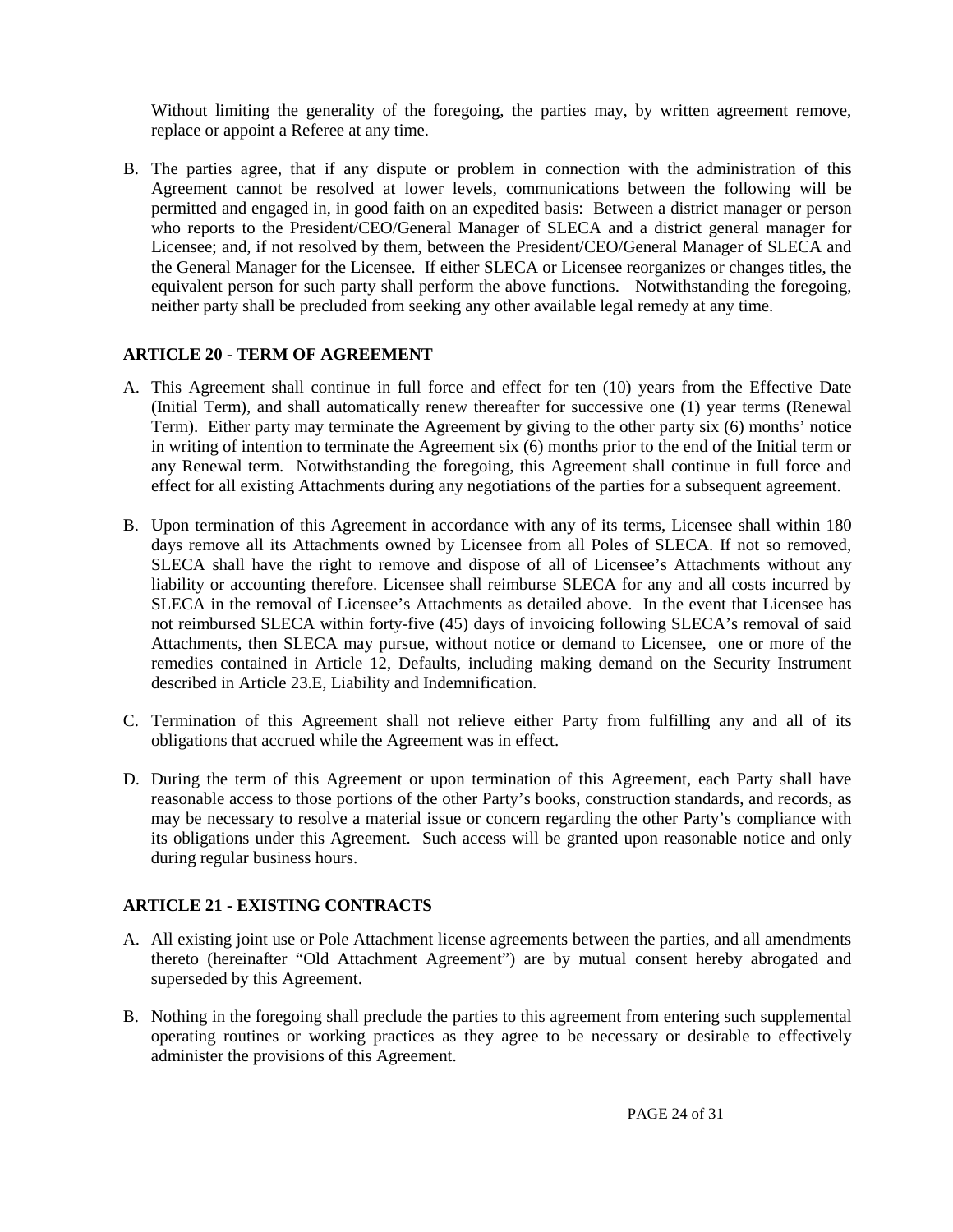#### <span id="page-24-0"></span>**ARTICLE 22 - APPROVAL OF THE ADMINISTRATOR**

This Agreement and any amendment thereof shall be effective subject to the condition that, during any period in which SLECA is a borrower from the Rural Utilities Service ("RUS") and RUS approval of this Agreement and any amendment thereof is required, the Agreement and any amendment thereof shall have the approval in writing of the RUS Administrator.

#### <span id="page-24-1"></span>**ARTICLE 23 – LIABILITY AND INDEMNIFICATION**

- A. Except as set forth below, Licensee assumes sole responsibility for all injuries and damages arising, or claimed to have arisen, by, through or as a result of any of its cables, wires, appliances, equipment or facilities (or of a third-party overlasher to Licensee's cables, wires, appliances, equipment or facilities or any assignee of Licensee's rights) attached to SLECA's Poles, equipment, or facilities, it being understood, however, that Licensee shall have no liability to SLECA for injuries and damages (a) caused by, through or as a result of the sole negligence of SLECA; or (b) caused solely by, through or as a result of the wanton misconduct of SLECA; or (c) caused solely by, through or as a result of the facilities or activities of any third party (or parties) attachers whose cables, wires, appliances, equipment or facilities are attached to the same Poles as Licensee's cables, wires, appliances, equipment or facilities.
- B. Accordingly, without limiting the effect of the provision of the immediately preceding paragraph, and except as set forth below, Licensee expressly agrees to indemnify, defend and save harmless SLECA from all claims, demands, actions, judgments, loss, costs and expenses (collectively, "Claims") arising or claimed to have arisen by, through or as a result of Licensee's cables, wires, appliances, equipment or facilities attached to SLECA's Poles, equipment, or facilities, or as a result of the negligent acts or omissions, or the intentional or wanton misconduct of the Licensee or any of its contractors, agents, overlashers or assignees, in respect to (a) damage to or loss of property (including but not limited to property of SLECA or Licensee) (b) injuries or death to persons (including but not limited to injury to or death of any Licensee employees, contractors or agents, or members of the public); (c) any interference with the television or radio reception of, or with the transmission or receipt of telecommunications by, any person which may be occasioned by the installation or operation of Licensee's cables, wires, appliances, equipment or facilities; (d) the proximity of Licensee's cables, wires, appliances, equipment or facilities to the wires and other facilities of SLECA; (e) any claims upon SLECA for additional compensation for use of its distribution rights-ofway for an additional use of the Licensee; and (f) any injuries sustained and/or occupational diseases contracted by any of the Licensee's employees, contractors or agents of such nature and arising under such circumstances as to create liability therefore by Licensee or SLECA under any applicable Worker's Compensation law, including also all claims and causes of actions of any character which any such contractors, employees, the employers of such employees or contractors, and all persons or concerns claiming by, under or through them or either of them may have or claim to have against SLECA resulting from or in any manner growing out of any such injuries sustained or occupational diseases contracted; it being understood, however, that Licensee shall have no liability to SLECA for injuries and damages (a) caused by, through or as a result of the sole negligence of SLECA; or (b) caused solely by, through or as a result of the wanton misconduct of SLECA; or (c) caused solely by, through or as a result of the facilities or activities of any third party (or parties) whose cables, wires, appliances, equipment or facilities are attached to the same Poles as Licensee's cables, wires, appliances, equipment or facilities. In any matter in which Licensee shall be required to indemnify SLECA hereunder, Licensee shall control the defense of such matter in all respects, and SLECA may participate, at its sole cost, in such defense. SLECA shall not settle or compromise any matter in which Licensee is required to indemnify SLECA without the prior consent of Licensee.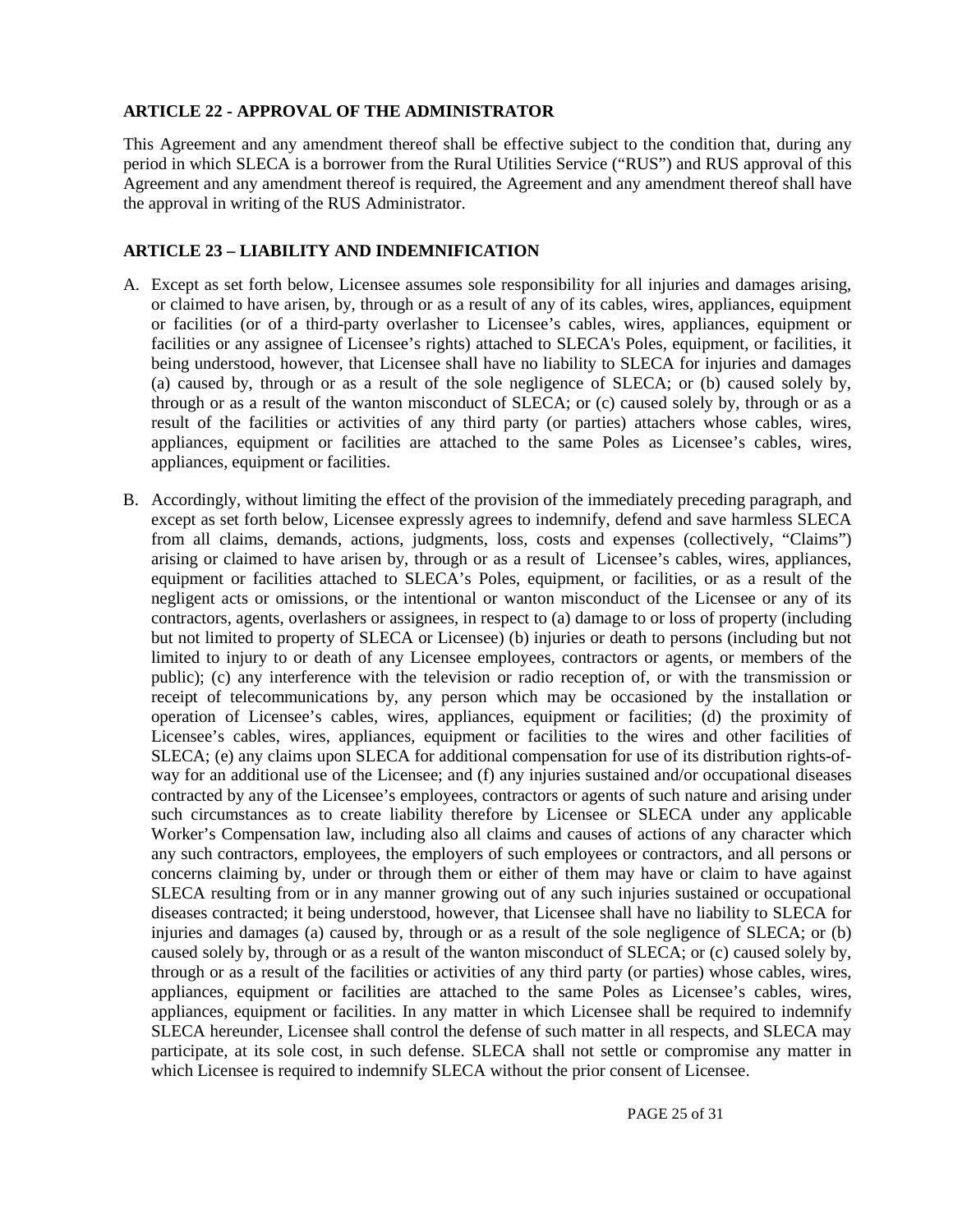- C. SLECA expressly agrees to indemnify, defend and save harmless Licensee from all Claims arising or claimed to have arisen solely by, through or as a result of SLECA's negligent acts or omissions or SLECA's intentional or wanton misconduct. SLECA shall have no liability to the Licensee for injuries and damages (a) caused by, through or as a result of the negligence of the Licensee or its contractors or agents; or (b) caused through or as a result of the wanton misconduct of the Licensee or any of its contractors, agents, representatives or assignees. In any matter in which SLECA shall be required to indemnify Licensee hereunder, SLECA shall control the defense of such matter in all respects, and Licensee may participate, at its sole cost, in such defense. Licensee shall not settle or compromise any matter in which SLECA is required to indemnify Licensee without the prior written consent of SLECA.
- D. Insurance: Licensee, and any contractors of Licensee, shall contract for and maintain in effect throughout the period during which Licensee maintains Attachments on any Poles owned by SLECA, insurance which meets or exceeds the amounts set forth in subsections (1) through (3) below. Failure to provide and maintain the required insurance coverage shall constitute a Default under this Agreement, in which event SLECA shall have the right to pursue any and all of remedies set forth in this Agreement.
	- 1. Worker's compensation insurance, with minimum limits of \$1,000,000, covering all employees of Licensee who shall perform any work on Poles or property owned or controlled by SLECA, including easements and rights-of-way, whether or not such insurance is required by law. If any employee is not subject to the workman's compensation laws of the state wherein work is performed, Licensee shall extend said insurance to such employee as though said employee were subject to such laws.
	- 2. Commercial general liability insurance covering all operations under this Agreement, including erection, installation, maintenance, Rearrangement and removal of Licensee's Attachments, in an amount for bodily injury of not less than \$2,000,000.00 for one person and \$2,000,000.00 for each accident or occurrence and for property damage of not less than \$2,000,000.00 for each accident or occurrence.
	- 3. Automobile liability insurance on all self-propelled vehicles which may be used in connection with this Agreement, whether owned, non-owned, or hired, in an amount for bodily injury of not less than \$1,000,000.00 for one person and \$1,000,000.00 for each accident or occurrence and for property damage of not less than \$1,000,000.00 for each accident or occurrence.
	- 4. The policies required hereunder shall be in such form and issued by such carrier authorized to write policies in the State of Louisiana as shall be reasonably acceptable to SLECA.
		- a. SLECA, its board of directors, officers, employees, and agents shall be shown as additional insured on each policy only with respect to liability arising from Licensee's operation in conjunction with this Agreement; and
		- b. Licensee agrees to release and will require its insurers (by policy endorsement) to waive their rights of subrogation against SLECA, its board of directors, officers, employees, and agents for loss under the policies of insurance described herein; and
		- c. Licensee shall provide SLECA with at least thirty (30) days written notice before any such insurance shall lapse; and each policy shall state that the insurance carrier will mail a notice to SLECA at the address provided in Article --- at least thirty (30) days before any such insurance shall lapse; and
		- d. Licensee shall furnish SLECA certificates evidencing such insurance within thirty (30) days of the Effective Date of this Agreement and shall provide SLECA with copies of any renewal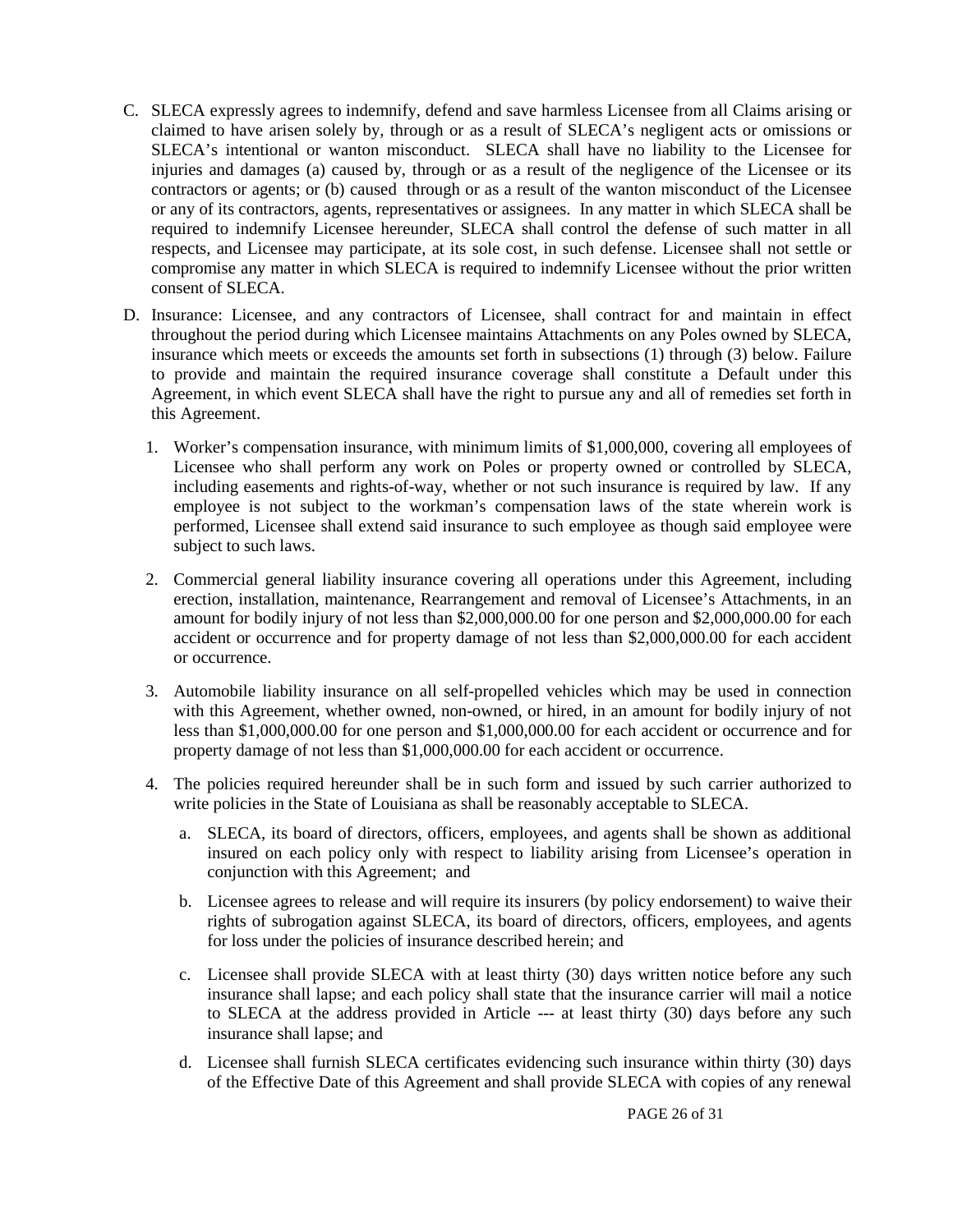certificates promptly after they become available.

- 5. Notwithstanding the above, if Licensee is authorized to operate as a self-insured entity under the laws of the State of Louisiana, Licensee may provide self-insurance to meet the requirements of this Article 23.F, upon terms and conditions satisfactory to SLECA.
- E. Security Instrument: Licensee shall furnish and maintain throughout the term of this Agreement, and thereafter until all of the obligations of Licensee have been fully performed, a bond, or other Security Instrument satisfactory in form and content to SLECA in substitution therefore, to guarantee the payment of any sums which may become due to SLECA or a SLECA Agent for Pole Attachment Rental Fees, inspections, inventories, Make Ready Costs, Unauthorized Attachment Fees, for work performed for the benefit of Licensee under this Agreement, including the removal of Attachments upon termination of this Agreement, for any expense that may be incurred by SLECA or a SLECA Agent because of any Default of Licensee, or for any other expense that is to be borne by Licensee under this Agreement. The amount of said Security Instrument, which amount shall be maintained throughout the term of the Agreement and thereafter until all of the obligations of Licensee have been fully performed, shall be equal to ten thousand US dollars (\$10,000), or twenty-five dollars (\$25) per Attachment, whichever is larger. The amount of the Security Instrument may, in SLECA's discretion, be adjusted if Licensee purchases, acquires, or obtains a controlling interest in additional broadband or other facilities within SLECA's service territory not currently covered by this Agreement which results in a significant increase in the number of Attachments. Any such adjustment shall not exceed twenty-five dollars (\$25.00) per new Attachment. Failure to provide and maintain the aforementioned Security Instrument shall be deemed a Default under this Agreement, in which event SLECA shall have the right to pursue any and all remedies set forth in this Agreement and at law or equity. The furnishing of such Security Instrument shall not affect, limit, diminish or otherwise reduce any obligations of Licensee under this Agreement.
- F. Following the completion of the Initial Safety Inspection, the correction of the identified violations, and if the Licensee is in material compliance with all other terms and conditions of the Agreement, the amount of the Security Instrument shall be adjusted annually to an amount not to exceed the last annual Pole rental invoice received by the Licensee.

#### <span id="page-26-0"></span>**ARTICLE 24 - CONSTRUCTION**

This Agreement was drafted by all parties to it and is not to be construed against any party. Neither the negotiations of the language of this Agreement nor any prior drafts of this Agreement or the inclusion or exclusion of any language from prior drafts shall be admissible or probative as to the meaning of this Agreement. The execution, interpretation, construction, performance and enforcement of this Agreement and the rights and obligations of the parties shall be governed by Louisiana law, without regard to principles of conflict of laws. Any disputes arising out of this Agreement shall be resolved in the state and federal courts of Louisiana or at the Louisiana Public Service Commission.

#### <span id="page-26-1"></span>**ARTICLE 25 - REMEDIES CUMULATIVE**

Unless otherwise provided in this Agreement, all remedies set forth in this Agreement are cumulative and in addition to any other remedies that may be available herein or at law or in equity, if any.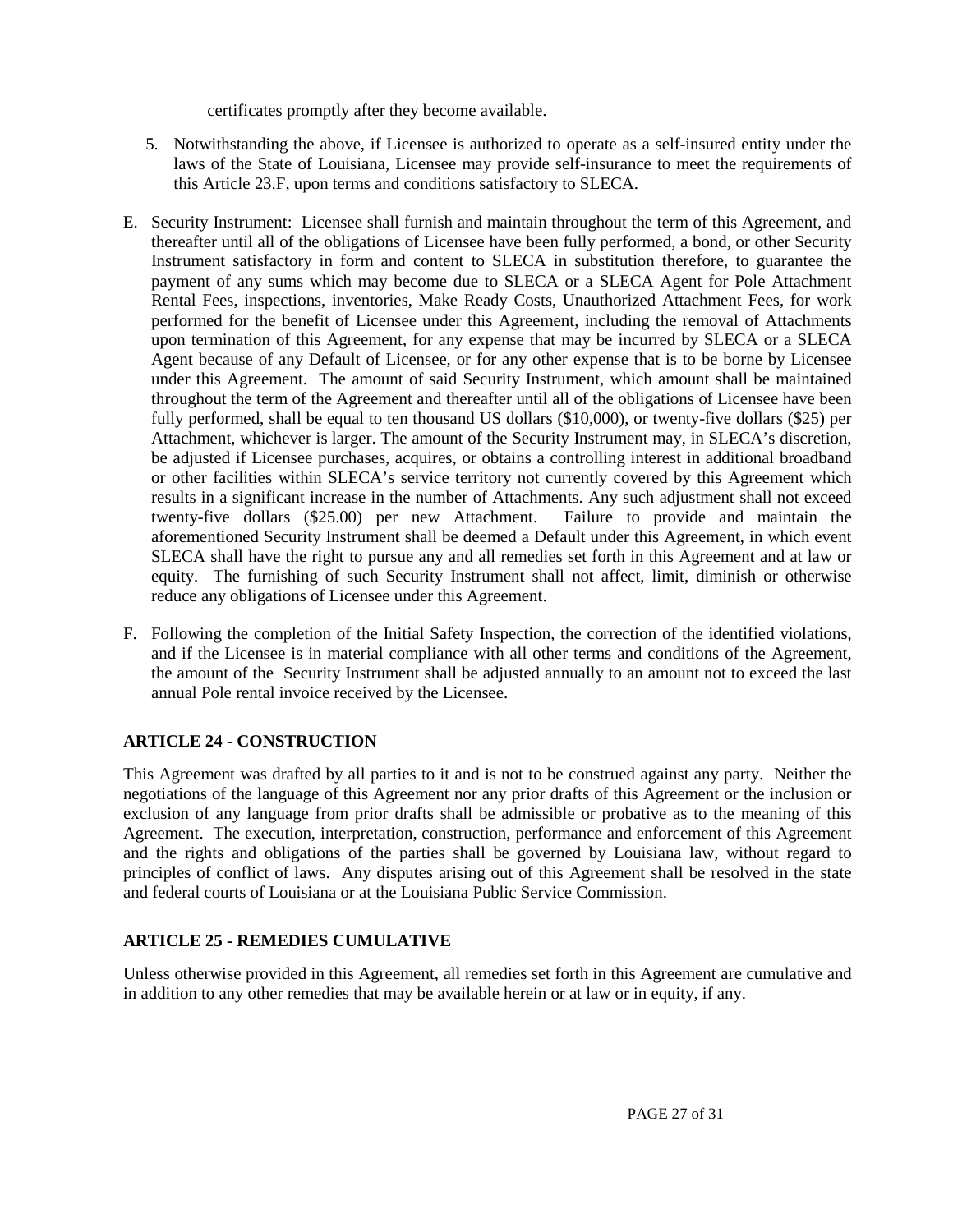In witness whereof the parties hereto have caused these presents to be executed in two counterparts, each of which shall be deemed an original and their corporate seals to be affixed thereto by their respective officers thereunto duly authorized, as of the Effective Date.

### **[ SOUTH LOUISIANA ELECTRIC COOPERATIVE ASSOCIATION ]**

Signed: \_\_\_\_\_\_\_\_\_\_\_\_\_\_\_\_\_\_\_\_\_\_\_\_\_\_\_\_\_\_\_

Name: \_\_\_\_\_\_\_\_\_\_\_\_\_\_\_\_\_\_\_\_\_\_\_\_\_\_\_\_\_\_\_\_

Title:

## **[ LICENSEE NAME ]**

Signed: \_\_\_\_\_\_\_\_\_\_\_\_\_\_\_\_\_\_\_\_\_\_\_\_\_\_\_\_\_\_\_

Name: \_\_\_\_\_\_\_\_\_\_\_\_\_\_\_\_\_\_\_\_\_\_\_\_\_\_\_\_\_\_\_\_

Title: \_\_\_\_\_\_\_\_\_\_\_\_\_\_\_\_\_\_\_\_\_\_\_\_\_\_\_\_\_\_\_\_\_

Date: \_\_\_\_\_\_\_\_\_\_\_\_\_\_\_\_\_\_\_\_\_\_\_\_\_\_\_\_\_\_\_\_\_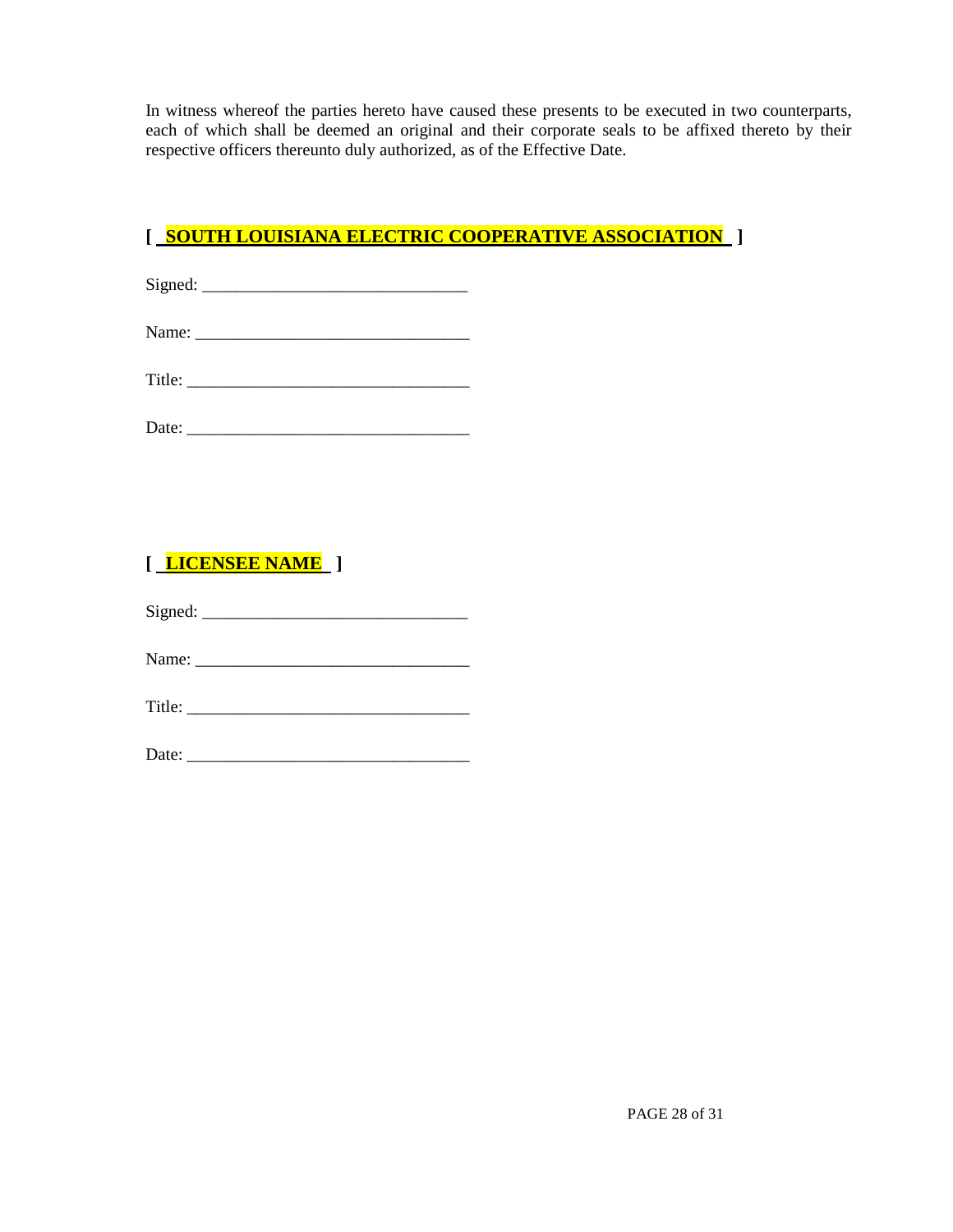#### **APPENDIX A - ATTACHMENT REQUEST FORM**

Licensee hereby requests permission pursuant to its Pole Attachment License Agreement to make new Attachment(s) to poles, remove Attachment(s) to poles and/or Overlash cables affixed to poles, all as shown on the attached construction plans and drawings. The attached plans and drawings show the Poles Licensee desires to attach to or Overlash, the number and character of Attachments proposed, any Rearrangements requested with respect to existing wires, fixtures or apparatus, any relocations or replacements of existing Poles requested, the heights of all points of attachment, all mid-span clearances, and any new Pole placement requested. Should additional information be required by SLECA for verification of compliance with the NESC or other applicable standards, the Licensee will provide such information. Licensee certifies that all rights-of-way, easements, permits, and consents have been obtained from the owner(s) of the property(ies) on which the Poles being attached to are currently located or will be located. Payment for the fees is included with this request. The table below provides detailed information regarding this request.

| <b>LICENSEE</b>     |                                      |              |  |  |  |
|---------------------|--------------------------------------|--------------|--|--|--|
| Company             | Poles with                           | Added        |  |  |  |
| Project             | Attachments                          | Removed      |  |  |  |
| Request #           |                                      | Overlashed   |  |  |  |
| <b>Request Date</b> | Estimated                            | <b>Start</b> |  |  |  |
| Name                | <b>Construction Date:</b> Completion |              |  |  |  |
| Signature           | Fees                                 | Application  |  |  |  |
| Phone               |                                      | Inspection   |  |  |  |
| Fax                 |                                      | Design       |  |  |  |
| Email               |                                      | Total        |  |  |  |

Please advise Licensee as to whether or not these Attachments will be permitted and if necessary provide an estimate for any additional costs that Licensee may be required to pay as Make Ready Work. If Make Ready Work is required, upon receipt of SLECA supplied Make Ready Estimate the Licensee shall provide notice to SLECA of either approval of the cost estimate or that Licensee will not undertake to make these Attachments. Upon receipt by SLECA of Licensee's notice of estimate approval of Make Ready Costs, SLECA will proceed with Make Ready Work.

| <b>SLECA</b>         |          |  |            |  |                               |                           |  |
|----------------------|----------|--|------------|--|-------------------------------|---------------------------|--|
| <b>Response Date</b> |          |  |            |  | <b>SLECA Make Ready</b>       | Yes                       |  |
| Name                 |          |  |            |  | <b>Construction Required?</b> | N <sub>o</sub>            |  |
| Signature            |          |  |            |  | <b>SLECA Make Ready</b>       | $\boldsymbol{\mathsf{S}}$ |  |
| Phone                |          |  |            |  | <b>Construction Estimate</b>  |                           |  |
| Fax                  |          |  |            |  | Permit#                       |                           |  |
| Email                |          |  |            |  |                               |                           |  |
| <b>Request</b>       | Approved |  | Reason for |  |                               |                           |  |
| <b>Response</b>      | Denied   |  | denial     |  |                               |                           |  |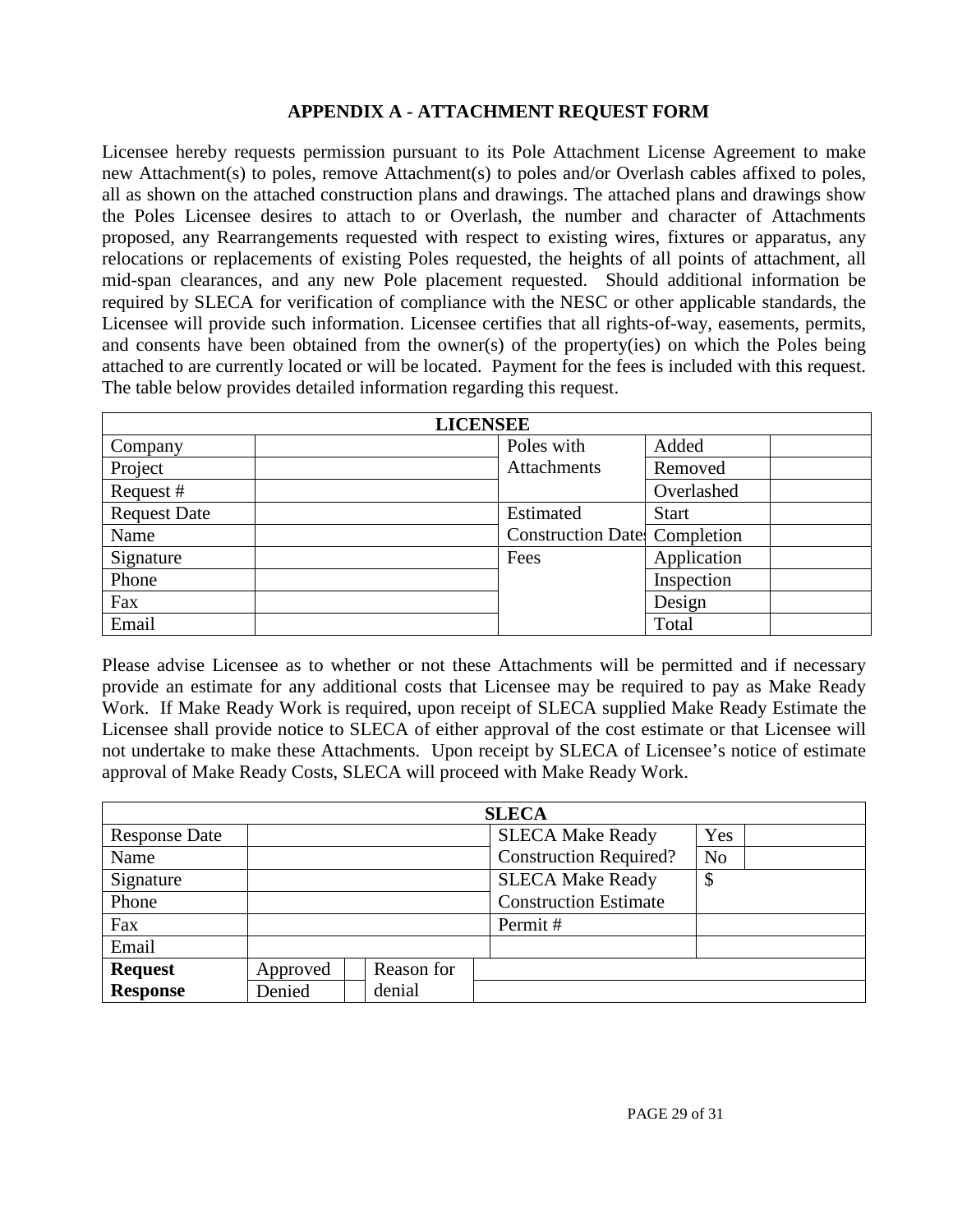#### <span id="page-29-0"></span>**APPENDIX R - SLECA RULES AND PRACTICES FOR ATTACHMENTS**

- 1. Licensee shall install and maintain its Attachments at its own expense.
- 2. Any unbalanced loading of SLECA's Distribution Poles caused by the placement of Licensee's circuits shall be properly guyed and anchored by Licensee with a guy and anchor provided by Licensee, at no expense to SLECA. Licensee may not place new guy attachments on SLECA's anchors without SLECA's prior consent. If mutually agreed between the Licensee and SLECA, SLECA may install anchors and anchor rods, at Licensee's expense, with sufficient capacity for SLECA's and Licensee's guying attachments. When the parties agree to use a common anchor, Licensee shall re-install SLECA's anchor rod bonding clamps on SLECA anchors after installing guy attachments to the anchor.
- 3. A preliminary "ride through" of the proposed route of Licensee's communications facility shall be made by representatives of SLECA and Licensee when necessary.
- 4. Licensee shall check and verify the condition of any Pole prior to climbing or performing work on it. If a Pole is deemed unsafe, Licensee must immediately cease all work on said Pole and notify SLECA by telephone and in writing as soon as practicable.
- 5. All Attachments shall be located on the same side of each Pole as any existing telephone or communications cable, or as otherwise designated by SLECA.
- 6. On Attached Poles where SLECA has secondary conductors, all Attachments shall be located on the same side of the Pole as the secondary conductors, or as otherwise designated by SLECA.
- 7. Licensee shall cause all cabinets, enclosures, and messengers to be effectively grounded in accordance with the NESC and all revisions thereof. Licensee shall instruct its employees, contractors, and other representatives working on SLECA's Poles of the dangers associated with bonding its facilities to SLECA's "vertical ground wire" and associated dangers thereof, and shall provide adequate training and protective equipment so as to protect its employees, contractors, and other representatives from bodily harm. SLECA assumes no responsibility either for instructing Licensee's personnel or furnishing equipment to Licensee's personnel, or for any liability for Licensee's personnel working on SLECA's Poles, except as provided for in the indemnity provisions of the Agreement.
- 8. Licensee shall install no power supply on any of SLECA's Poles.
- 9. No electrical service connection to a communications power supply shall be made or installed by Licensee until after SLECA shall have completed inspection of an approved fused service disconnect switch or circuit breaker.
- 10. No bolt used by Licensee to attach its facilities shall extend or project more than one (1) inch beyond its nut.
- 11. All Attachments of Licensee shall have at least two (2) inches clearance from unbonded hardware such as pedestals and any other enclosures containing equipment.
- 12. All of Licensee's Attachments shall comply with the more stringent of either SLECA's or NESC clearance and separation requirements and shall be located on all new or transferred attachments a minimum of forty (40) inches below SLECA's lowest attached facilities. On